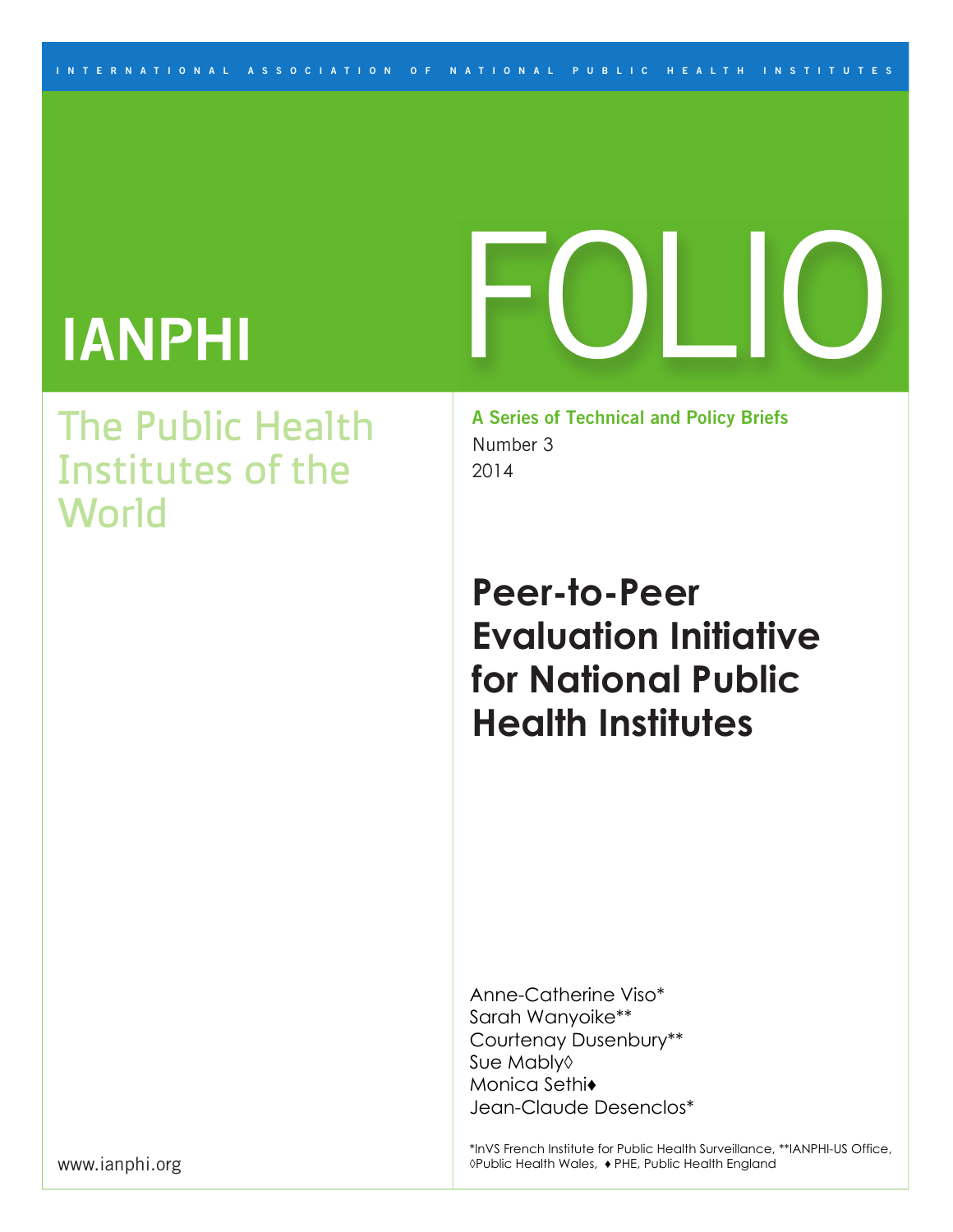#### Number 3 2014

| Part 1 | Introduction<br>PAGE 3                                                                                                                                                                                                                                                                                                                                                                                                                                                                                                               |
|--------|--------------------------------------------------------------------------------------------------------------------------------------------------------------------------------------------------------------------------------------------------------------------------------------------------------------------------------------------------------------------------------------------------------------------------------------------------------------------------------------------------------------------------------------|
| Part 2 | <b>Evaluation Costs and Contacts</b><br>PAGE 4                                                                                                                                                                                                                                                                                                                                                                                                                                                                                       |
| Part 3 | Process<br>PAGE 5                                                                                                                                                                                                                                                                                                                                                                                                                                                                                                                    |
| Part 4 | Using the Evaluation Tool<br>PAGE 6                                                                                                                                                                                                                                                                                                                                                                                                                                                                                                  |
| Part 5 | Guidance for the Evaluation Report<br>PAGE 7<br><b>Acknowledgements</b><br>PAGE 8                                                                                                                                                                                                                                                                                                                                                                                                                                                    |
| Part 6 | <b>Evaluation Tool for NPHIs</b><br>A. Identity of the NPHI PAGE 11<br>B. Planning, effectiveness, and accountability of the NPHI PAGE 12<br>C. Relationship of the NPHI with the MoH and the other<br>national health bodies/agencies PAGE 15<br>D. Relationships with other organizations PAGE 16<br>E. Stakeholders and their partnerships and their characterization PAGE 17<br>F. Arrangements of Human Resources PAGE 18<br>G. Quality Management PAGE 19<br>H. Capacity Assessment: Essential Public Health Functions PAGE 21 |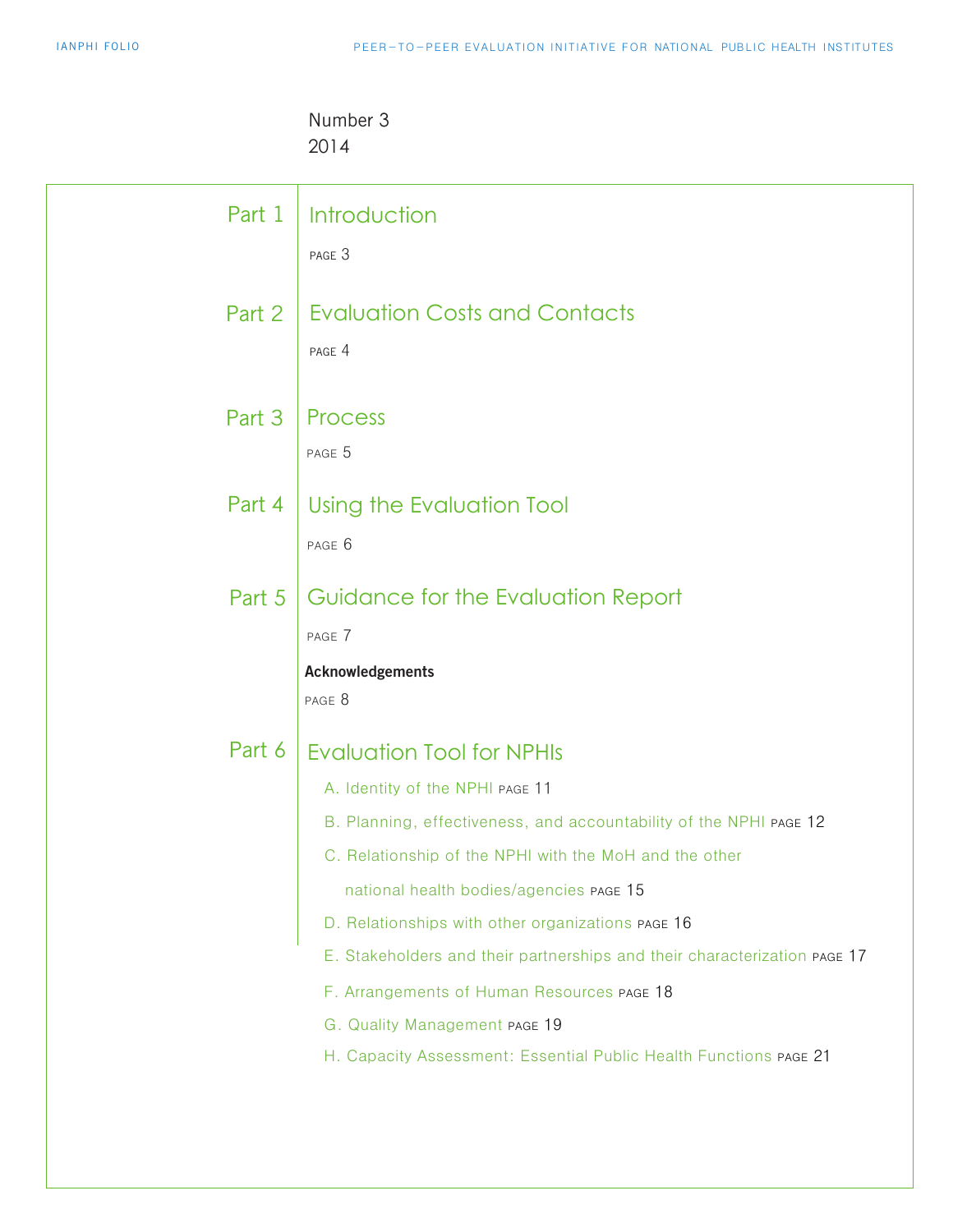#### Part 1. Introduction

The International Association of National Public Health Institutes (IANPHI),  $58D \leftarrow 90+$  founded in 2006, is a robust international community of the world's 90+ national public health institutes (NPHIs). Its work focuses on policy (Framework for an NPHI, case studies and an NPHI development toolkit), strengthening the IANPHI community through programs (an annual meeting, website, mentorship, leadership and training initiatives), and investments in creating or strengthening NPHIs (including direct investment, NPHI-to-NPHI staff exchange, technical assistance and "twinning"). **1.1** 

#### **,\$13+, : F5A 9K CF?**

**1.2** In 2007 a team of directors and senior experts from IANPHI institutes developed the Framework for the Creation and Development of National Public Health Institutes, which outlines the major functions of NPHIs based on the Essential Public Health Functions (The EPHF as a Strategy for Improving Overall Health Systems Performance, PAHO, 2007). The Framework is intended to help countries create or strengthen NPHIs by defining their functions, recognizing that these vary across countries depending upon national contexts. Indeed, there is no "one size fits all" for NPHIs: IANPHI's members vary from those with a specific area of focus (usually infectious disease control or non-communicable disease control) to those with comprehensive responsibility for most essential public health functions. Some countries have more than one NPHI, each with responsibility for different EPHF, linked in a network. The Framework was ratified by the IANPHI membership in 2007. It was revisited by an IANPHI task force in 2011; no changes were recommended. IANPHI intends to revisit it again in 2015, a discussion that will be particularly timely given suggestions from IANPHI members that the

Framework should reflect new ideas on essential public health functions (including work being done at WHO-Europe and WHO-EMRO) as well as additional areas of responsibility (for example, social determinants of health).

#### **1.3 IANPHI PEER-TO-PEER EVALUATION PROGRAM**

IANPHI's NPHI directors suggested the development of a peer-to-peer evaluation initiative, supported by an evaluation tool/questionnaire. The initiative and evaluation tool described herein were developed 2013-2014 by a team of senior experts from IANPHI institutes, led by the French National Institute for Public Health Surveillance (InVS/Institut de Veille Sanitaire<sup>1</sup>). Its purpose is to provide a practical way to support NPHI Directors in demonstrating their respective organization's accomplishments and in identifying areas for development and improvement.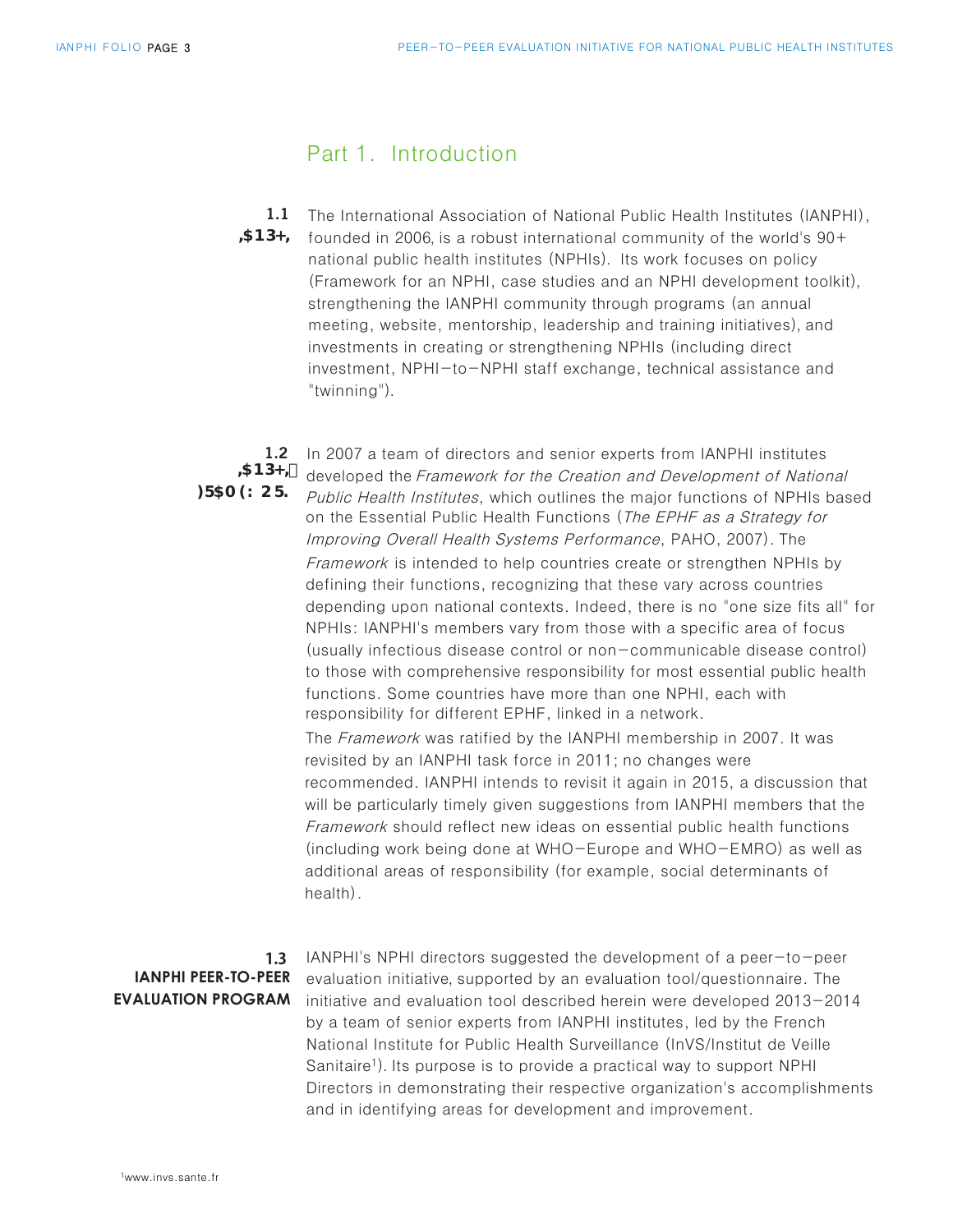This initiative reflects IANPHIs close to ten years' experience in assisting countries to develop and strengthen NPHIs. It also builds upon the experience of many of IANPHI's members in undergoing or participating in NPHI evaluations. Whilst all NPHIs differ in structure, resources, functions and settings, all institutes share the same ongoing challenge to improve the quality of the services they offer and the functions they deliver (possibly in partnership with other agencies). This can be successfully achieved through sharing knowledge and adapting global best practice to the local context.

#### • In this initial (validation) phase the evaluation and tool is intended for **1.4 KEY POINTS** NPHI directors. It could eventually be expanded to be used by others

- A peer-to-peer evaluation with an evaluation panel comprised of fellow NPHI directors or senior staff is envisioned
- The terms of reference (evaluation date, purpose, scope, desired audience, focal areas, etc.) will be determined by the NPHI director seeking the evaluation
- The ultimate use of the evaluation (whether sharing with senior governmental and parliamentary leaders or keeping as a confidential guidance document) will be determined by the NPHI director

#### Part 2. Evaluation Costs and Contacts

The evaluations will be coordinated by the IANPHI Secretariat's U.S. Office. The evaluation team will not be paid for their time, though an honorarium may be granted for team members from lower-resource countries. For high-resource countries, the travels and daily expenses for the site visit will be covered by the NPHI. High-resources countries are asked to contribute \$5,000 to cover the organizing/administrative costs of the evaluation. For low-resource countries, the U.S. Office may incorporate this evaluation framework into its NPHI development/strengthening projects in lowresource countries and will have funds available for an additional number of low-resource countries 2014-2015.

For more information, contact the IANPHI U.S. Office: Courtenay Dusenbury, Director, IANPHI Atlanta Secretariat (cdusenb@emory.edu or +1 (0) 404 727 1433) and Anne-Catherine Viso, InVS ac.viso@invs.sante.fr or +33 (0) 1 41 79 67 81.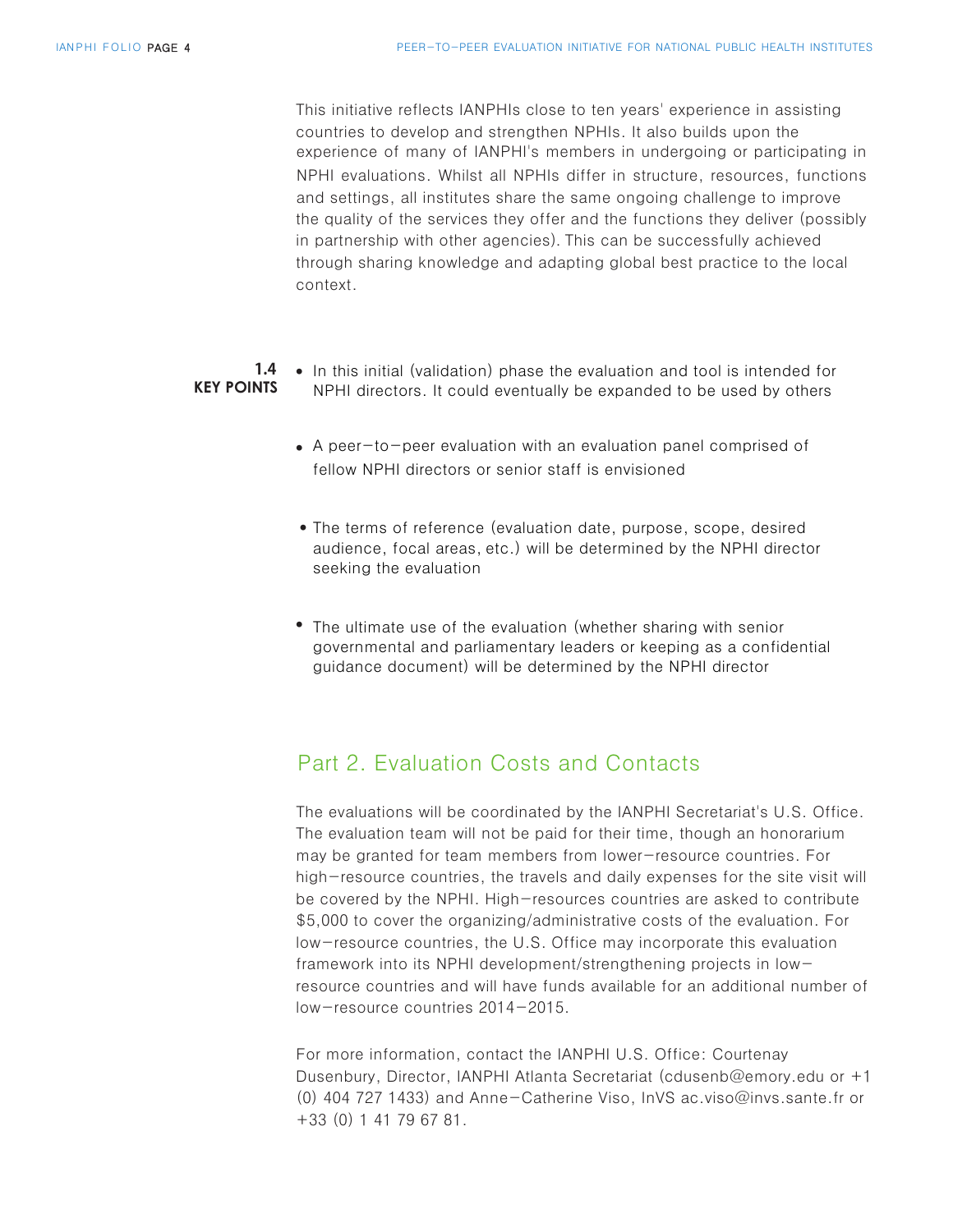#### Part 3. Process

These steps are suggested to develop the evaluation:

- 1. Request Evaluation: NPHI Directors should contact IANPHI Secretariat [(Dr Anne-Catherine Viso, InVS) and (Courtenay Dusenbury, Director US Office)] in writing. Please specify the desired output and audience for the evaluation, the proposed timeline and the scope and key areas of focus.
- 2. Develop terms of reference: The terms of reference (goal of visit, audience for report, scope of evaluation, etc.) will be developed by the NPHI director, with suggestions from IANPHI. These will be based upon the needs of the NPHI director and will vary from evaluation to evaluation. IANPHI and the NPHI director or his/her designee will jointly develop a strategy and timeline for interviews, visits and meetings as well as the other activities outlined below.
- 3. Select site visit team: The US Office, in close discussion with the host country, will establish a panel of experts (e.g. directors or senior experts who have volunteered from other NPHIs) to conduct the evaluation. IANPHI will seek experts with an understanding of the country's political context and health challenges who, if possible, speak the same language as the host country, to facilitate discussions and exchanges.
- 4. Plan visit: the NPHI director and IANPHI will use the terms of reference to develop a plan for what information will be needed to inform the site visit team before, during and after their visit as well as important stakeholders to meet during the site visit at national/regional levels. This preparatory work provides an opportunity for the NPHI to lay the groundwork internally for the cross-cutting issues that may be brought forward during the evaluation process.
- 5. Complete and submit the Evaluation Questionnaire (or select sections, as desired by the NPHI director): It is important to note that this evaluation tool questions, including those in Section H, which focus on the institute's specific public health functions, are intended as a general template for the areas of focus of the evaluation. Questions that are not relevant or outside of the scope of the assessment could be eliminated while others could be added.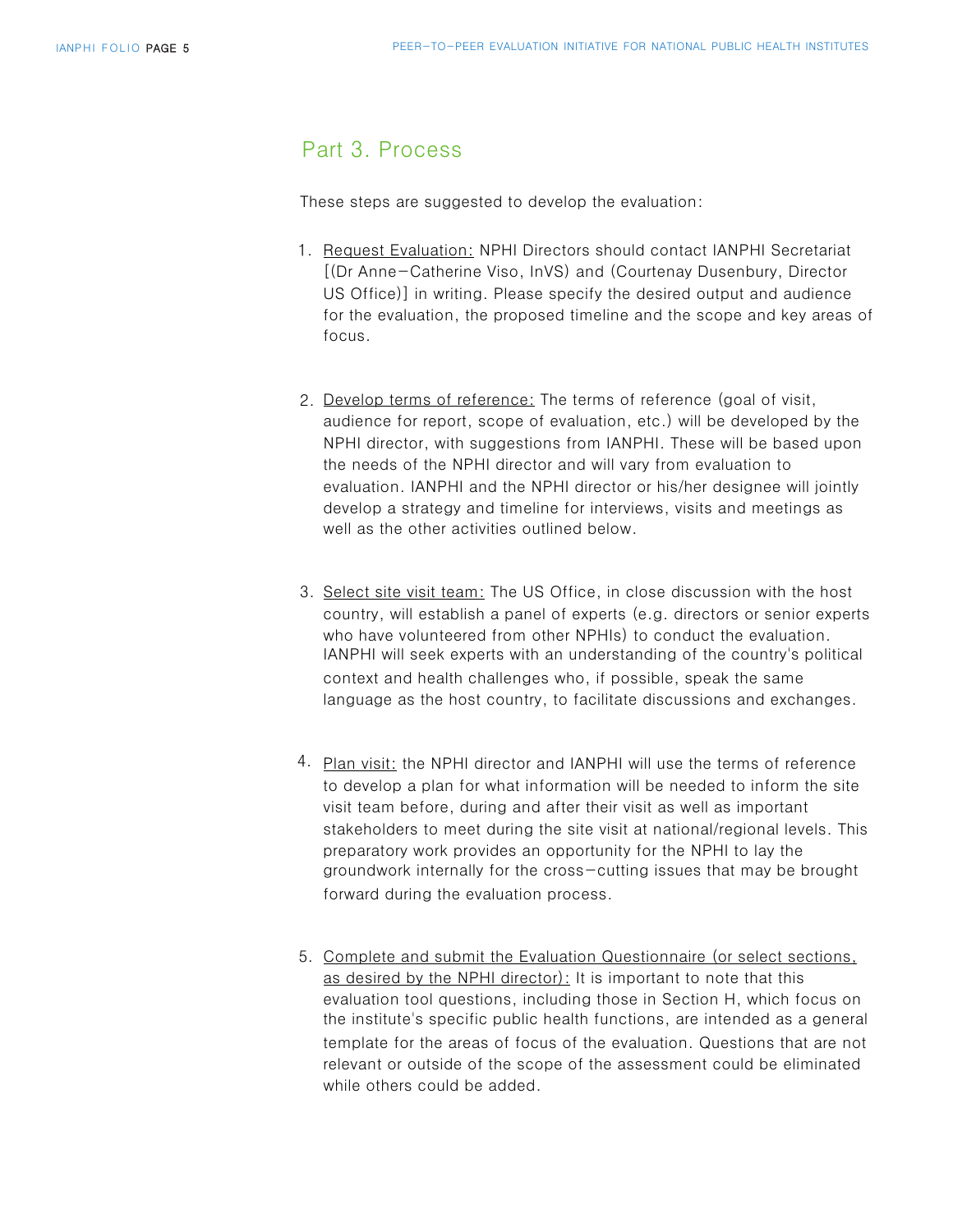- 6. Host evaluation visit: The length of the site visit should be directly linked to meeting the terms of reference and compatible with the schedules of the evaluation team  $(3-5$  days), recognizing that they are volunteering their time.
- 7. Report/recommendations: The peer review team will provide the NPHI director with initial oral feedback and recommendations on the specific areas outlined in the terms of reference during the site visit. A formal report outlining the key findings (including recommendations) will be provided within three months of the visit and may be further refined in response to feedback from the individuals requesting the evaluation. In addition, upon request, IANPHI may provide guidance on how to take forward recommendations, and facilitate potential peer-to-peer collaborations between the respective NPHI and another NPHI, to allow the institutes to share knowledge and adapt best practices within a specific area. Each evaluation report, because it will address a unique terms of reference, will be different. Potential elements to include in the evaluation report, in close collaboration with the director of the NPHI, could include: key achievements over the past 5 years; opportunities for the future; main findings from the different sections; value of the NPHI; level and quality of services; value added, evidence-based public health; satisfaction of the users, stakeholders; and, recommendations to the Director of the NPHI. Guidance on how to implement recommendations could also be provided.

#### Part 4. Using the Evaluation Tool

The preparation phase is an opportunity to foster dialogue within and beyond the NPHI; it is also a way to work across the institute along crosscutting organisational and public health issues.

The questionnaire has eight sections:

- A. Identity of the NPHI: mission, vision, governance, roles and responsibilities, strategic plans, financial processes and human resources,etc.
- B. Relationship of the MoH (and/or other relevant ministries) and the NPHI: the NPHI's approach to the delivery of public health functions, and to what degree science is influenced by politics and other factors.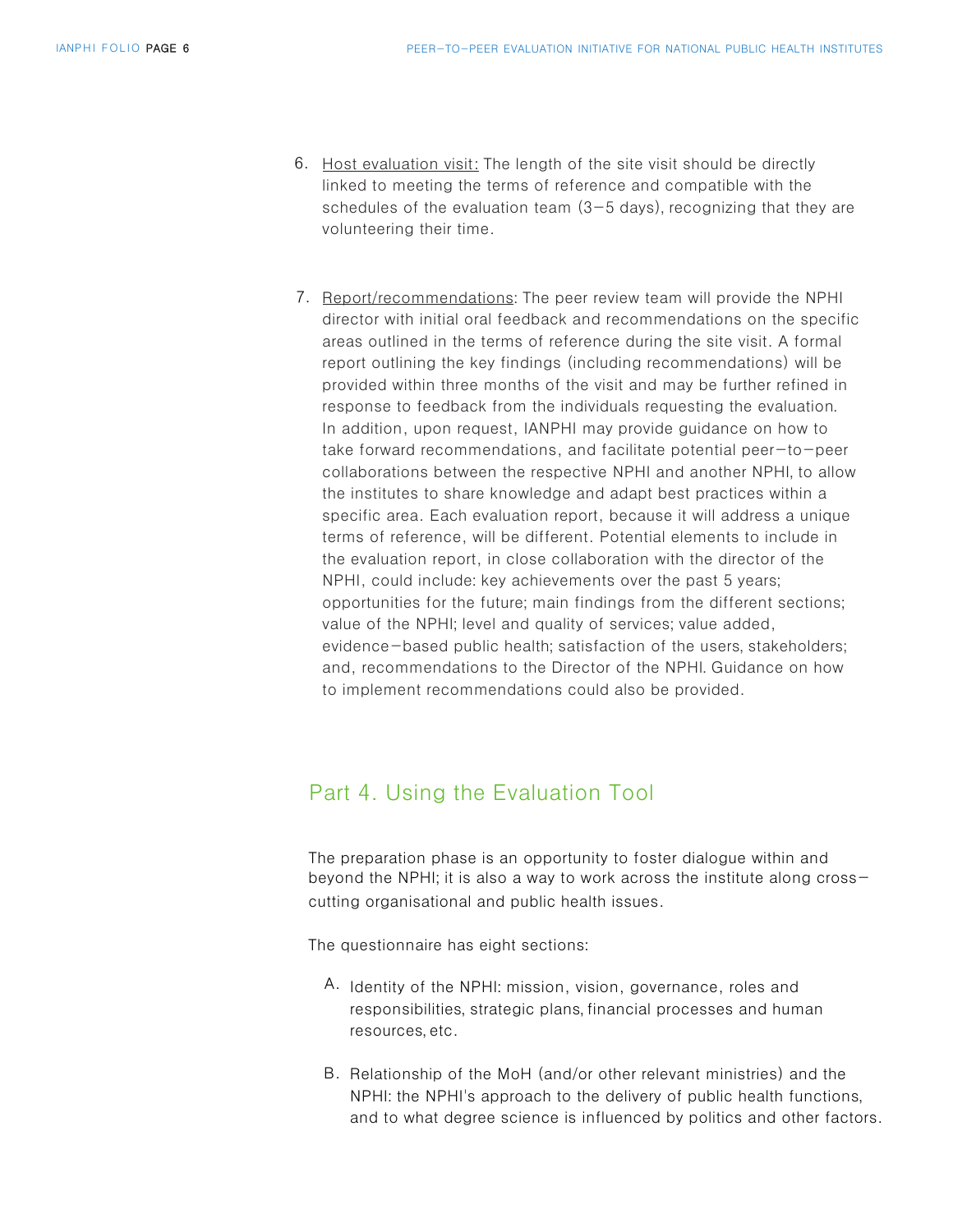- C. Relationships with other organizations: outlines what relationships the NPHI has with other health bodies and stakeholders including community, regional, national and international.
- D. Planning, effectiveness and accountability of the NPHI: how priorities are set, implemented and evaluated by the NPHI and the degree to which they are influenced by subnational and international health issues and programs.
- E. Stakeholders and partnerships: the strength of relationships, programs and initiatives, the NPHI shares with external stakeholders, such as NGOs, citizens, universities, and health care professionals.
- F. Human Resources: the NPHI's ability to maximize the use and productivity of its workforce, with a particular focus on its HR policies and procedures and the degree to which they are successfully implemented and updated.
- G. Quality management: how the NPHI organizes and conducts internal and/ or external audits.
- Essential Public Health Functions (EPHF): reviews the NPHI's technical H. capacity in specific public health functions (for example, surveillance and research). Most NPHIs will not be addressing all of the EPHF comprehensively. However, an NPHI will ideally have links to organizations in the country that address the other functions that are critical to protecting the health of populations.

#### Part 5. Guidance for the Evaluation Report

Proposed elements to include in the evaluation report, in close collaboration with the director of the NPHI:

- 1. Key achievements over the past 5 years
- 2. Opportunities for the future
- 3. Main findings from the different sections A SWOT analysis could be provided.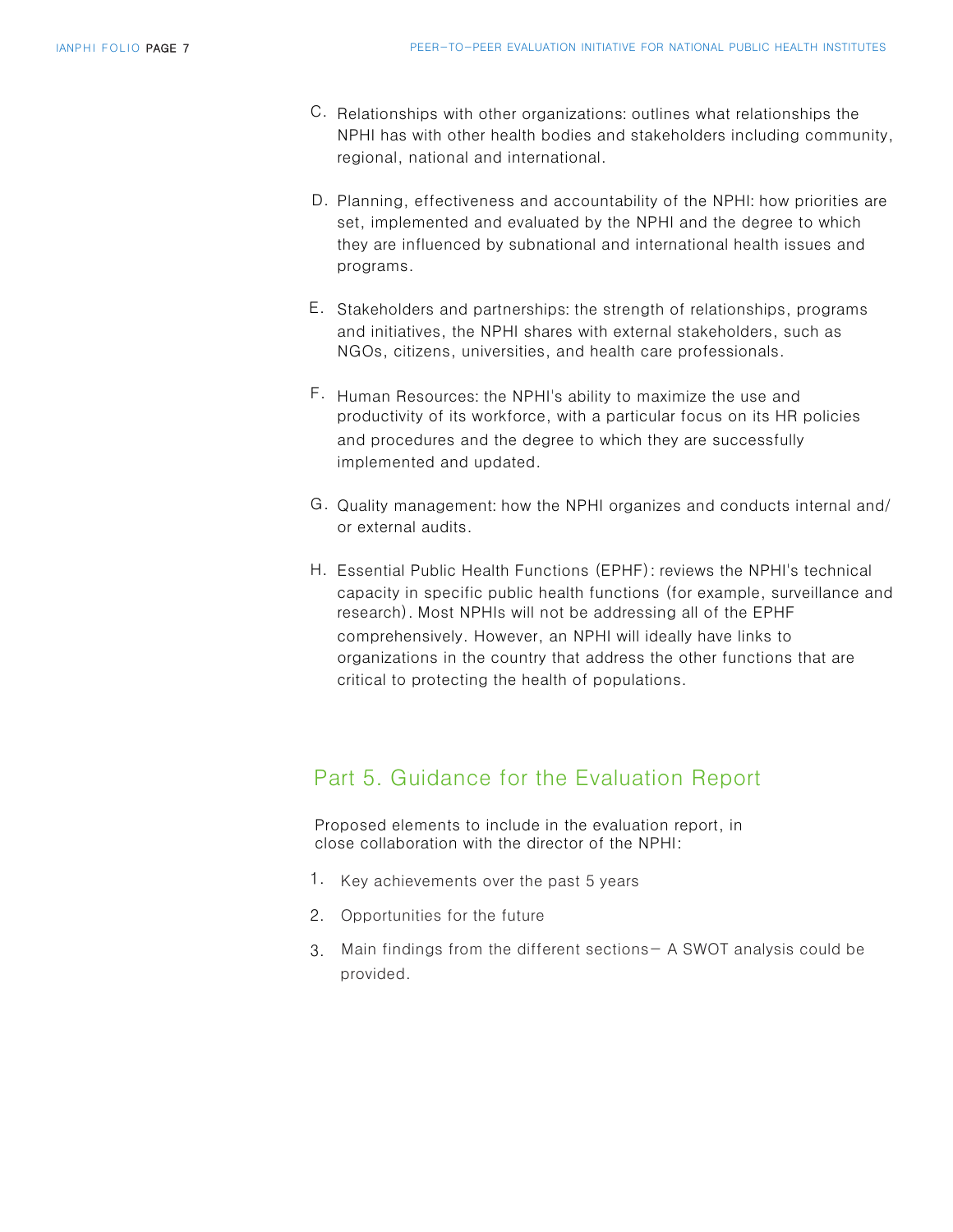- Conclusions taking the following perspectives into consideration: 4.
	- a. Adaptation (of resources, to population and users' needs, to changes in regulation, law, policies)
	- $b$ . Values of the NPHI (at the organization level  $-$  independence, public health service, community)
	- c. Goal achievements: efficiency, efficacy, relevance
	- d. Delivery of services/functions: level and quality of services /EPHF (value added, evidence-based public health), satisfaction of the users, stakeholders
- 5. Recommendations to the Director of the NPHI. Guidance on how to take forward any recommendations would also be useful; particularly if the tool was being used for organisational development

#### Acknowledgements

The authors would like to thank the Swedish Institute of Public Health and InVS for their support of technical sessions to prepare this initiative and to all IANPHI members who revised this document.

The tool builds on the experience of several NPHIs with internal and external evaluations or audits. Several NPHIs directors were interviewed and sent back questionnaires with additional material to the IANPHI Secretariat. A short technical session was held at the IANPHI annual meeting hosted by INSP in Mexico (September-October 2012), and feedback collected at the IANPHI-Europe meeting in Dublin hosted by the Irish Institute of Public Health (April 2013). A two-day technical session funded by the Swedish Institiute of Public Health was hosted by InVS in Paris, France on 12-13 September 2013.

Mexico Task Force Meeting (30 September 2012)  $-$  List of participants: Jeff Koplan (IANPHI President, 2006-2012), Pekka Puska (IANPHI President, 2012-present; THL, Finland), Reinhard Burger (RKI, Germany), Anthony Kessel (PHE, England), Mahmudur Rahman (IEDCR, Bangladesh), Abdulsalami Nasidi (NCDC, Nigeria), Amabelia Rodrigues (INASA, Guinea Bissau), Peter Bloland (US CDC), Courtenay Dusenbury (IANPHI Atlanta Office), Jean-Claude Desenclos (InVS, France), Anne-Catherine Viso (InVS, France)

Dublin Meeting  $(26 \text{ June } 2012) -$  List of participants: Andrea Ammon (European Centre for Disease Prevention & Control (ECDC)), Robert Anderson (EUROFOUND), Kevin Balanda (Institute of Public Health in Ireland), Anne Bergh (Norwegian Institute of Public Health), Colette Bonner (Department of Health), Reinhard Burger (Robert Koch Institute), Jose M Calheiros (Instituto Nacional de Saude Doutor Ricardo Jorge), Noelle Cotter (Institute of Public Health in Ireland), John Devlin (Department of Health),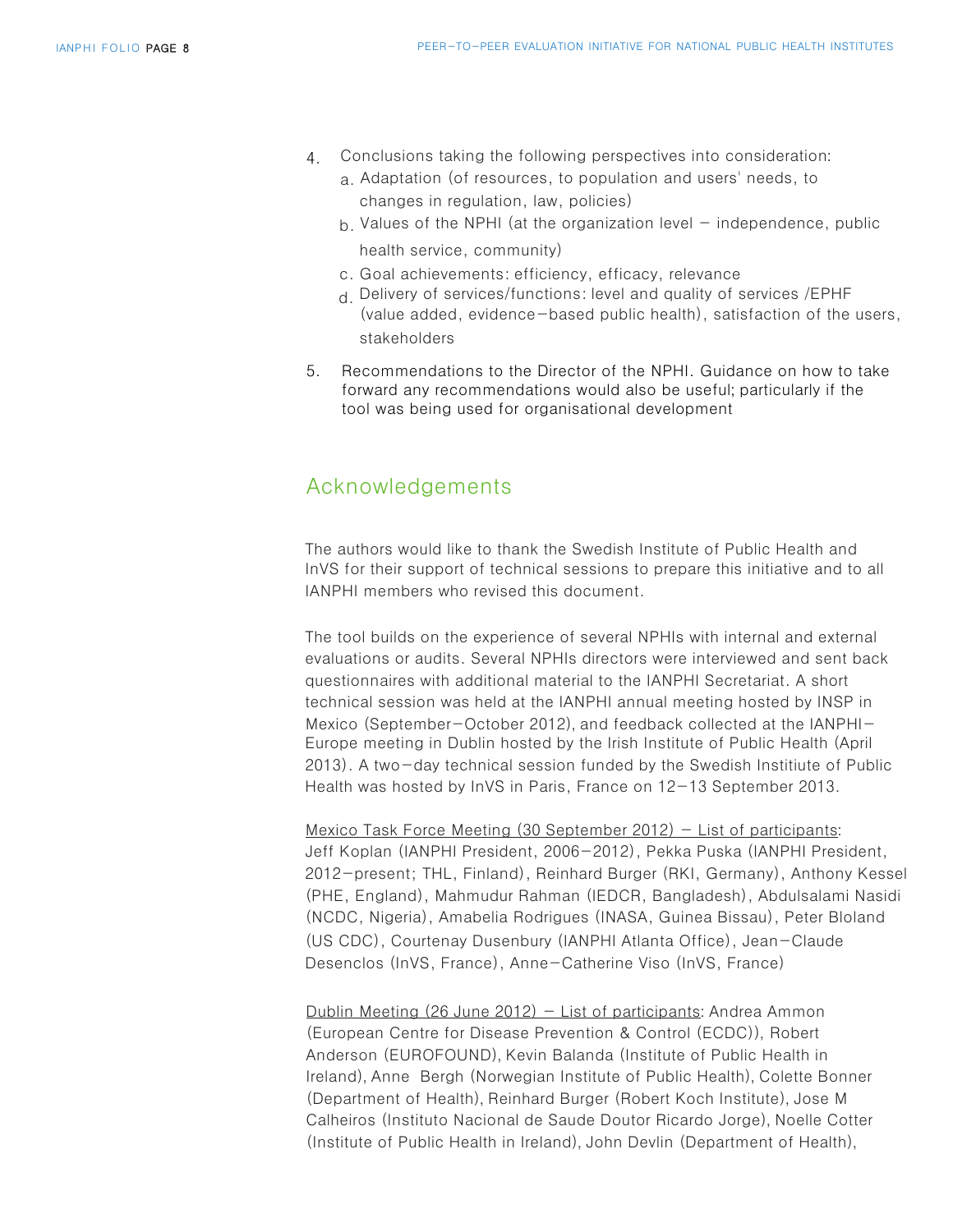Luis Guerra Romero (Instituto de Salud Carlos III), Geir Gunnlaugsson (Directorate of Health Iceland), Katja Heikkilainen (IANPHI Secretariat/THL), Cecily Kelleher (University College Dublin), Kari Kuulasmaa (National Institute for Health & Welfare of Finland (THL)), Sue Mably (Public Health Wales), Marija Magajne (National Institute of Public Health), Helen McAvoy (Institute of Public Health in Ireland), Michael McBride (Department of Health, Social Service & Public Safety), Brian McCloskey (Public Health England), Owen Metcalfe (Institute of Public Health in Ireland), Clive Needle (EuroHealthNet), Piroska Ostlin (World Health Organisation), Miriam Owens (Department of Health), Johan Peeters (Scientific Institute of Public Health (WIV-ISP)), Pekka Puska (National Institute for Health and Welfare (THL)), Eddie Rooney (Public Health Agency), Enver Roshi (National Institute of Public Health Albania), Kari Saarinen (National Institute for Health & Welfare), Henrique Silveira (Institute of Hygiene & Tropical Medicine Portugal), Jitka Sosnovcova (National Institute of Public Health Prague), Andre Van Der Zande (National Institute for Public Health & the Environment (RIVM)),Anne-Catherine Viso (Institut de Veille Sanitaire (InVS).

Paris Meeting, 12 -13 September 2013 - List of participants: England, Public Health England: Anthony Kessel; France, Institut de Veille Sanitaire, InVS: Anne-Catherine Viso, Bertrand Xerri, Jean-Claude Desenclos Doriane Fuchs; IANPHI Atlanta Office: Courtenay Dusenbury, Sarah Wanyoike; Mexico, Instituto Nacional de Salud Publica: Hugo Gatel-Lopez; Albania, National Inst. of Public Health: Enver Roshi; The Netherlands, National Institute for Public Health and the Environment, RIVM: Loek Stokx; Slovenia, National Institute of Public Health: Marija; Magajne; Institute of Public Health, Ireland: Owen Metcalfe; Finland, THL: Pekka Jousilahti; Wales, Public Health Wales: Sue Mably

#### Interviews March- September 2013

Public Health Agency of Canada (Gregory Taylor, BSc, MD, CCFP, FRCPC; Deputy Chief Public Health Officer)

Quebec Public Health Institute (Denis Roy, Vice President for Scientific Affairs; François Benoit, National Collaborating Centre for Healthy Public Policy; INSQP)

Public Health England (Professor Anthony Kessel, Director of Public Health Strategy, Director of Research and Development (R&D))

National Institute for Public Health and Social Welfare, Finland (Prof. Pekka Puska, IANPHI President and former Director General)

National Institute for Prevention and Health Education, France (Dr. Than le Luong, Director General)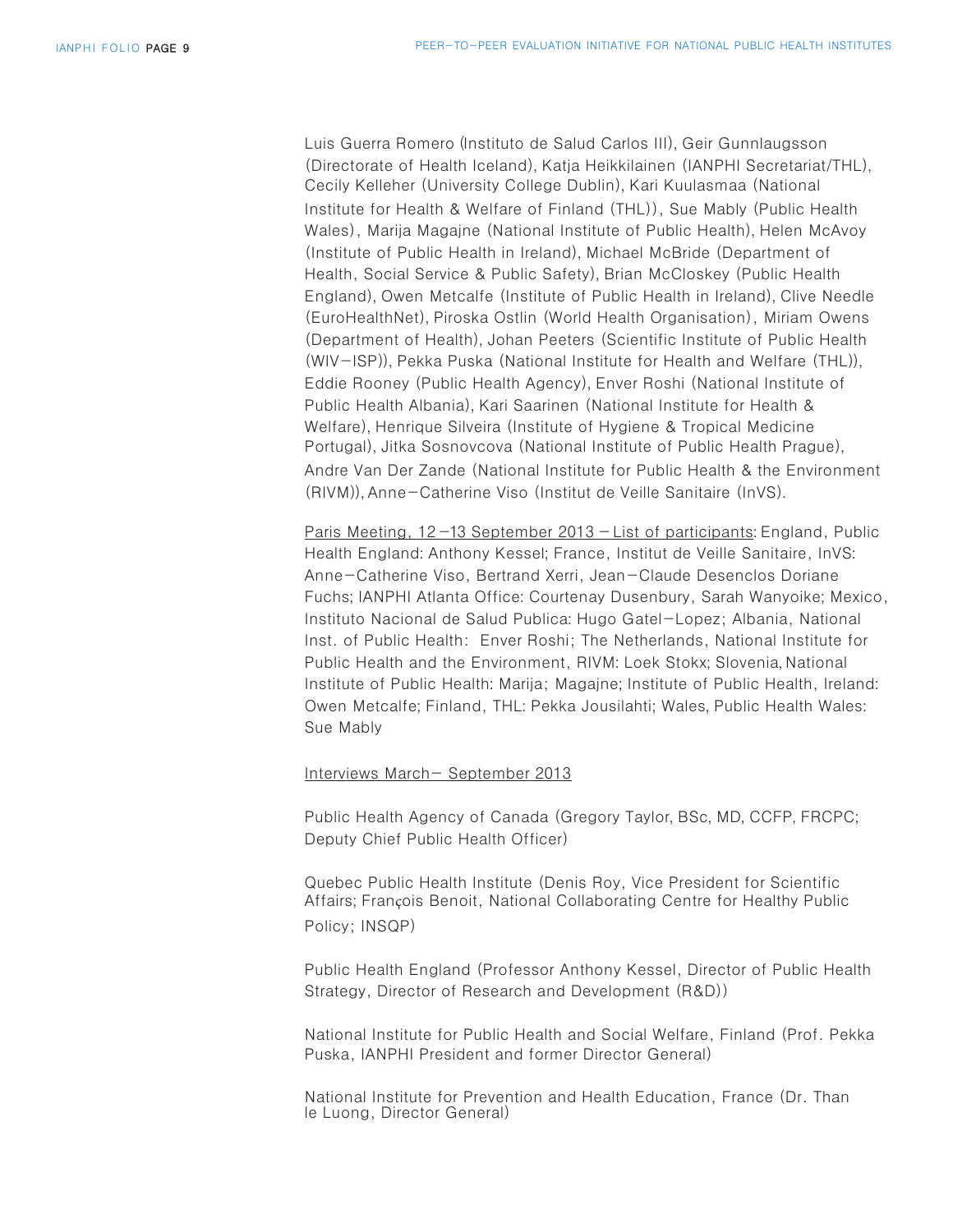Robert Koch Institute, Germany (Prof. Dr. Reinhard Burger, President)

The Institute of Public Health in Ireland (IPH) (Dr. Owen Metcalfe, Director)

National Institute of Public Health, Mexico (Dr Mauricio Hernández-Avila, Director)

RIVM, the Netherlands (Joost Ruijtenberg, Chair of the RIVM Scientific Advisory Board Nicoline Smeenk, Eric Smit)

National Institute of Public Health, Slovenia (Marija Magajne MSc, Director)

Swedish National Institute of Public Health (Dr. Sarah Wamala, former Director General)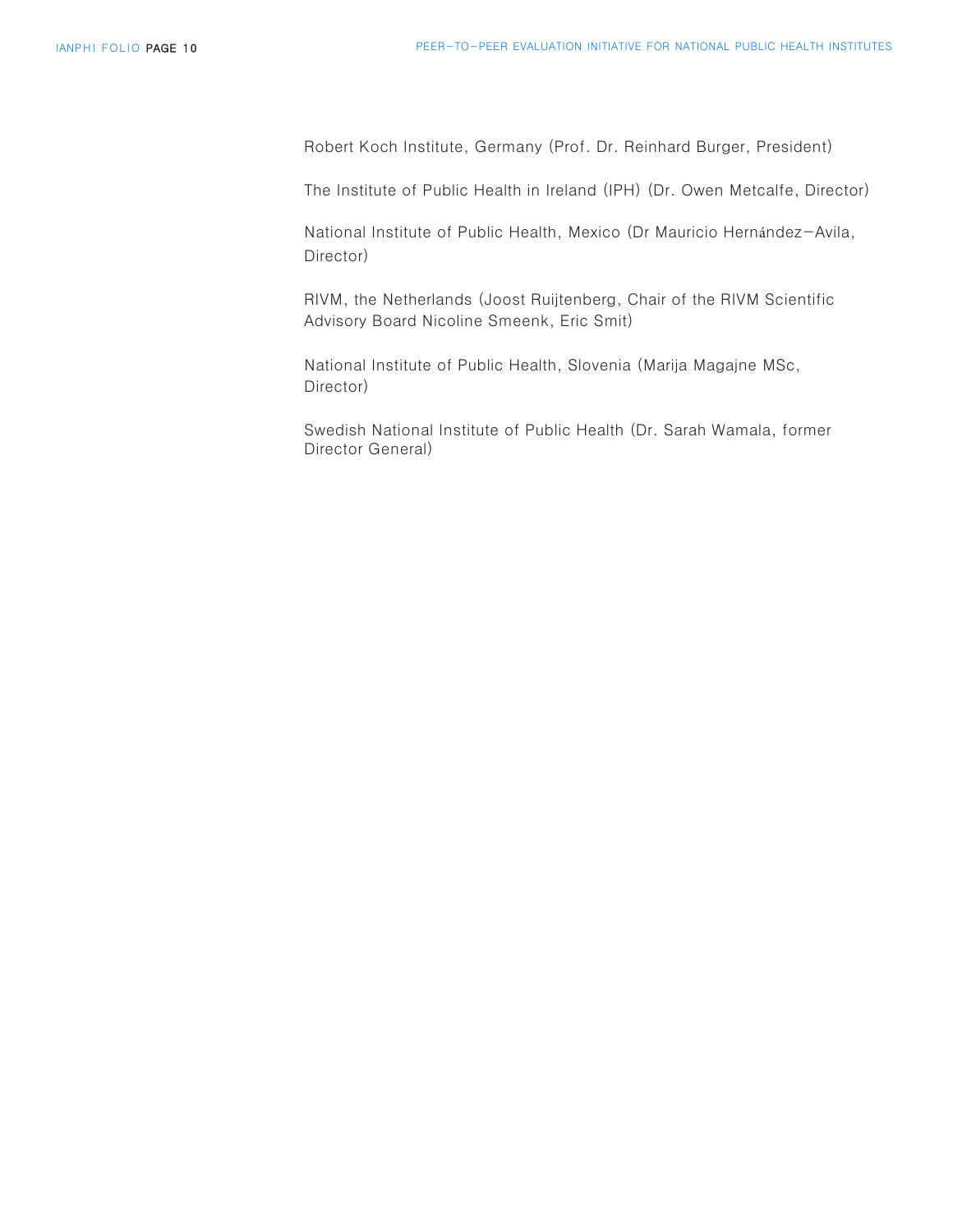#### Part 6. Evaluation Tool

#### **A. Identity of the NPHI**

**A.1 BACKGROUND INFORMATION**

- $\Box$  What was the rationale for establishing the NPHI and when was it created? What have been the NPHI's key achievements over the past 5 years?
- $\Box$ Key historical facts
	- o Has the remit of the institute been expanded since it was first established (e.g. to include additional functions or areas of work<sup>2</sup>), if
		- so when and which ones?
	- o Are the initial functions or areas of work still preeminent?
	- o Are there current drivers to adapt/change the functions and areas of work for the NPHI<sup>3</sup>

 $\Box$  Current key figures and information:

- o Is the institute able to provide the following information:
	- Organization chart
	- Total budget and FTE (full time equivalent)
	- % of public funding, main sources of funding (public, private in particular pharmaceutical industry and international foundations, revenues and fees for services<sup>4</sup> and patents)
	- Budget breakdown for infrastructure, staff and operations, staff number (permanent and short term contracts)
	- Staff breakdown by division or department
	- Strategic plan and/or work plan (at least an outline in English)
	- What have been the major challenges of the NPHI over the past 5 years and what challenges are anticipated over the next 5 years (e.g. legal framework, organization, budget, priorities, funding sources, etc.)?

 $\Box$  Does the NPHI have mission and vision statements? **A.2** 

**MISSION AND VISION**

- o If yes, what are they and are there still relevant to the institute? How were they elaborated and chosen? Are they visible to the staff?
	- <sup>o</sup> If not, would there be a value for the Director, the staff, and the stakeholders to having them?

A.3 Note: capacity in specific functions is addressed in Section H. For this PUBLIC HEALTH FUNCTIONS section please briefly outline how the essential public health functions are AND RESPONDSIBILITIES AT undertaken in the country. Which ones are handled by the NPHI? Which **THE NATIONAL LEVEL** ones are handled by other institutions? How do they link?

2Areas of work should be understood as communicable diseases, non-communicable diseases, environmental health...while functions refer to the essential public health functions (EPHF).

- $3$ Drivers can be related to political and policy changes, to economic challenges, to changes in health trends.
- 4Services: Laboratory analyses, training programs, etc.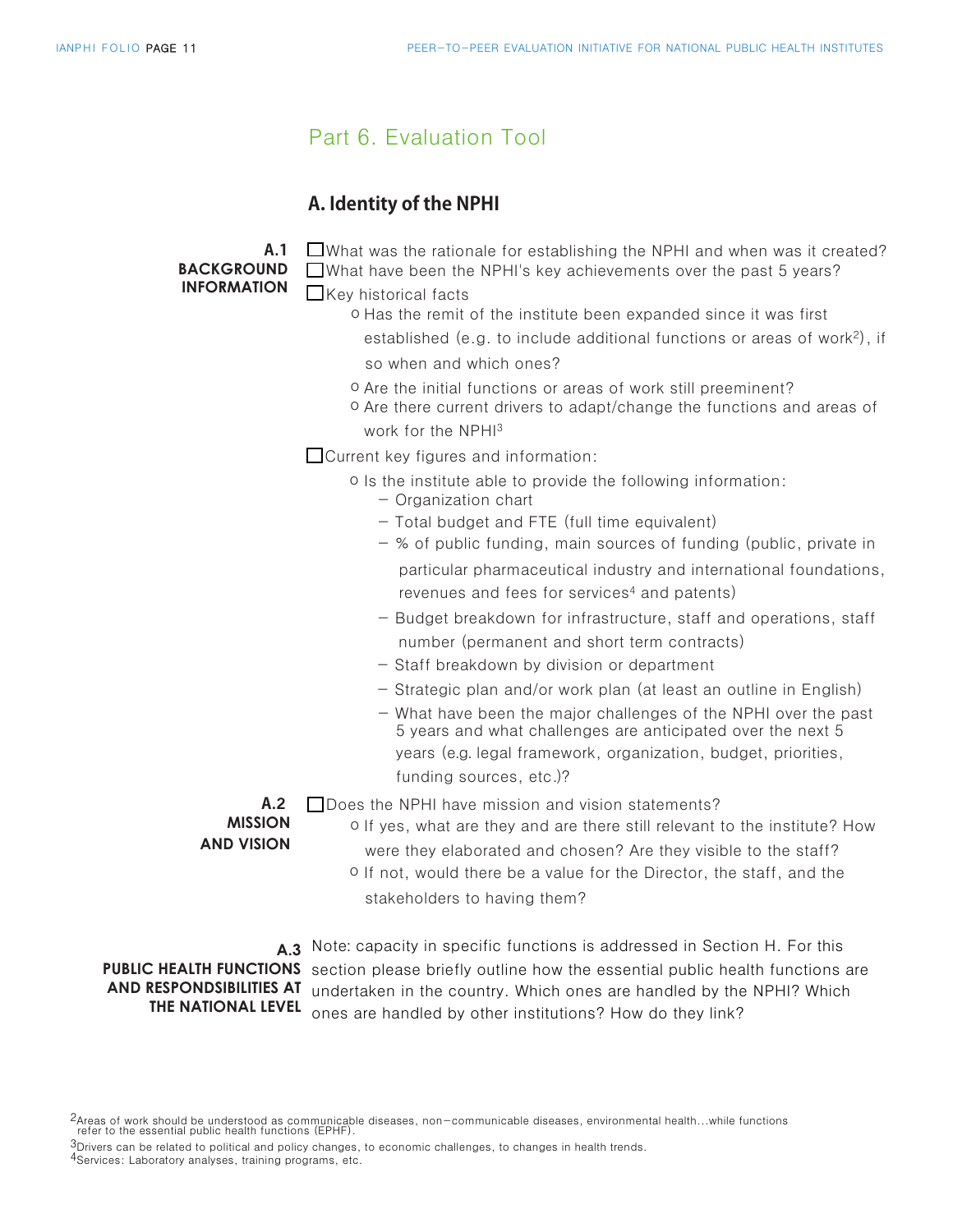**A.4** □If it has not already been provided in the organizational chart, provide a chart showing the NPHI's role within national, regional and local government. Describe the interactions of the NPHI with government e.g. (ministries of finance, education, food and agriculture, transport, environment, etc.) or governmental organizations. Are the role and perspectives of the NPHI well understood by these different organizations? Are these relationships effective? Does the NPHI add value and how is this measured? **GIVEN THE NPHI's FUNCTIONS** 

- $\Box$  Are there any overlaps with the ministry of health or other bodies at the national level? Are there legislation, agreements, protocols or MoUs which set the working arrangement between these organizations?
- $\Box$  Is there appropriate cooperation and coordination between the different organizations to meet the objectives of the NPHI? Examples of such cooperation could be provided for different public health functions.

**A.5 One of the main outputs of this section is to adapt the tool, in particular CONCLUSION section B, to meet the expectations and needs of the Director (content-wise, organization of the site visit, including interviews and visits at local level when relevant, presentation of the main conclusions).**

#### **B. Planning, effectiveness, and accountability of the NPHI**

 **GOVERNANCE OF THE NPHI AND ACCOUNTABILITY**

**B.1** □ How is the NPHI governed and to whom is it accountable? What are the current legal arrangements?

- Is the NPHI part of the Ministry of Health (or of another Ministry)
- If so, to which ministry (or ministries) is the NPHI accountable?
- Depending on the arrangement with the relevant ministries, in particular Ministry of Health, are there governing bodies such as a Management Board and/or an Advisory Board. If so, what are their roles in terms of strategic planning and administrative and scientific management of the NPHI?

 $\Box$  What is the process for nomination of the NPHI Director (and of the governing bodies if any):

For the Director:

- Nomination by the Council of Ministers, Minister of Health,
- Parliament, election among or by the MB members or another way?
- Are there limitations of number of terms? Duration of the term?
- What is the process for evaluating the performance of the NPHI Director?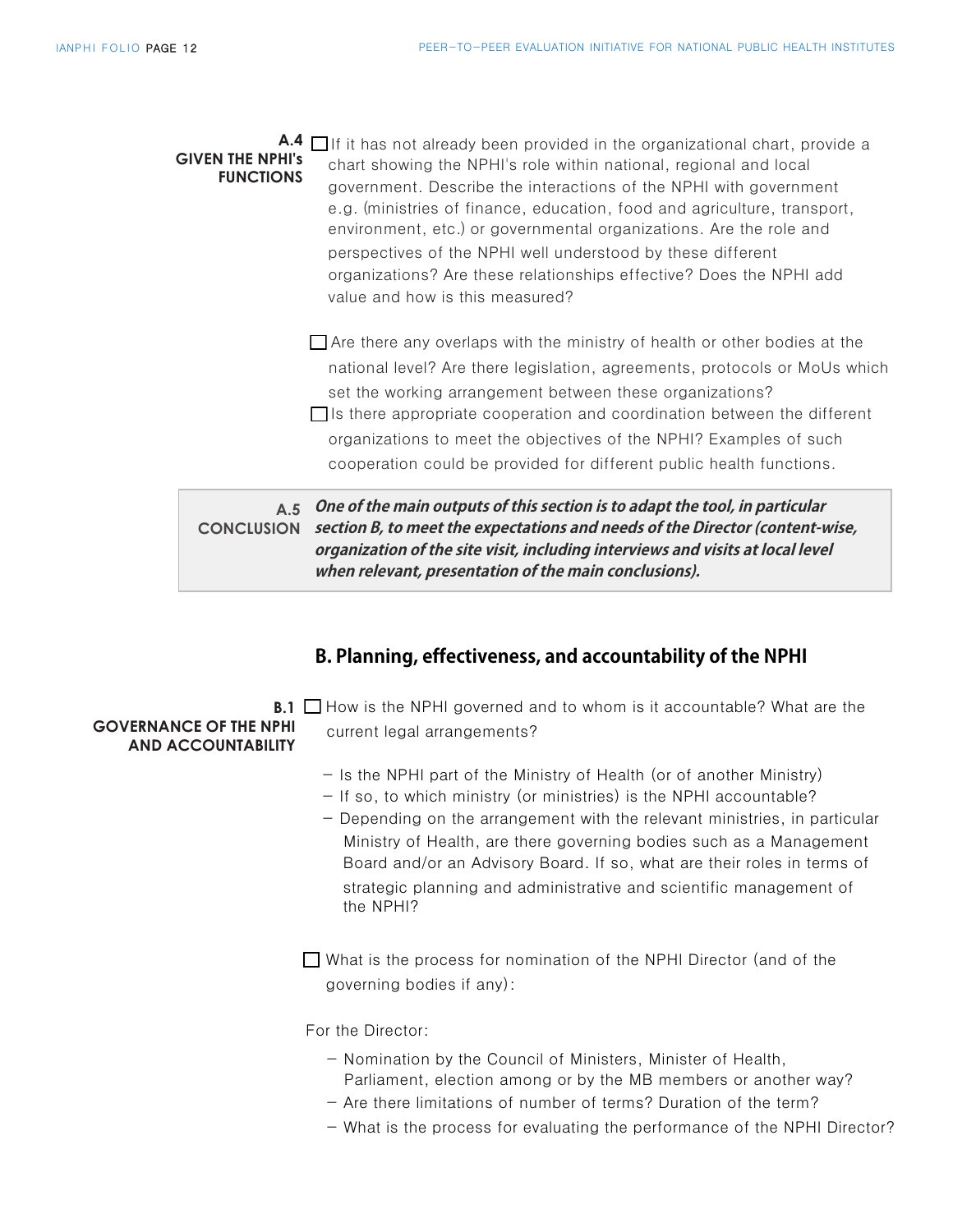|                                                                      | For the governing board's members:                                                                                                                                                                                                                                                                                                                                                                                                                                                                                                                                                                                                                                                                                                                                                                                                                                                                                                                                                                                                                |
|----------------------------------------------------------------------|---------------------------------------------------------------------------------------------------------------------------------------------------------------------------------------------------------------------------------------------------------------------------------------------------------------------------------------------------------------------------------------------------------------------------------------------------------------------------------------------------------------------------------------------------------------------------------------------------------------------------------------------------------------------------------------------------------------------------------------------------------------------------------------------------------------------------------------------------------------------------------------------------------------------------------------------------------------------------------------------------------------------------------------------------|
|                                                                      | - Nomination by the Council of Ministers, Minister of Health,<br>Parliament, election of Board chairs by the board members or another<br>way?<br>$-$ How are the members are selected prior to their nomination <sup>5</sup> ?                                                                                                                                                                                                                                                                                                                                                                                                                                                                                                                                                                                                                                                                                                                                                                                                                    |
| B.2<br><b>STRATEGIC PLANNING AND</b><br><b>MULTIANNUAL WORK PLAN</b> | $\Box$ Please provide a copy of the NPHI's multiannual work plan.<br>$\Box$ How was the multiannual plan developed? Were there formal requests and<br>consultations with key stakeholders (e.g. ministries, other agencies, health<br>professionals, academia, others what was their impact on the multiannual<br>plan?)<br>$\Box$ To what extent does the international context have an impact on the<br>multiannual plan <sup>6</sup> ?<br>$\Box$ Are performance indicators set in the multiannual plan (e.g. goal-oriented<br>indicators and publication indicators)? How often are these measured,<br>reported upon and revised and to whom?<br>$\Box$ is the strategic multiannual program flexible enough to accommodate new<br>priorities based on new scientific-evidence or new political priorities? e.g.<br>actions to be taken by the institute further to new trends in the national<br>health report the institute has delivered?<br>$\Box$ Are all the activities/programs consistent with the mission and vision of the<br>NPHI? |
| B. 3<br><b>ANNUAL WORK PLAN</b>                                      | For NPHIs without a multiannual strategic plan<br>$\Box$ What is currently used to give a multiannual perspective of the work of the<br>NPHI?<br>$\Box$ To what extent is the NPHI willing to explore the feasibility and the<br>usefulness of a multiannual plan?<br>Prioritization process<br>$\Box$ What are the prioritization processes and tools used by the NPHI?<br>$\Box$ What are the tools used to rank priorities/ programs/projects?<br>Are there formal criteria set and shared within the institute (i.e. public<br>health criteria such mortality-morbidity criteria, feasibility, costs, etc)<br>for the prioritization?                                                                                                                                                                                                                                                                                                                                                                                                         |

 $5$ It is useful to understand who the members of the governing boards are, who they represent and how they are chosen prior to their official nomination, these boards may play a role with regards to the approval of the budget, the multiannual plan and annual work plan, the global health strategy, the scientific advice to improve the quality of the work plans etc.

 $6$ Context could be understood here as achievements of goals set by international organizations (such as the Millennium Development Goals, implementation of IHR, changes in epidemiological trends, regional issues, cross border health issues.)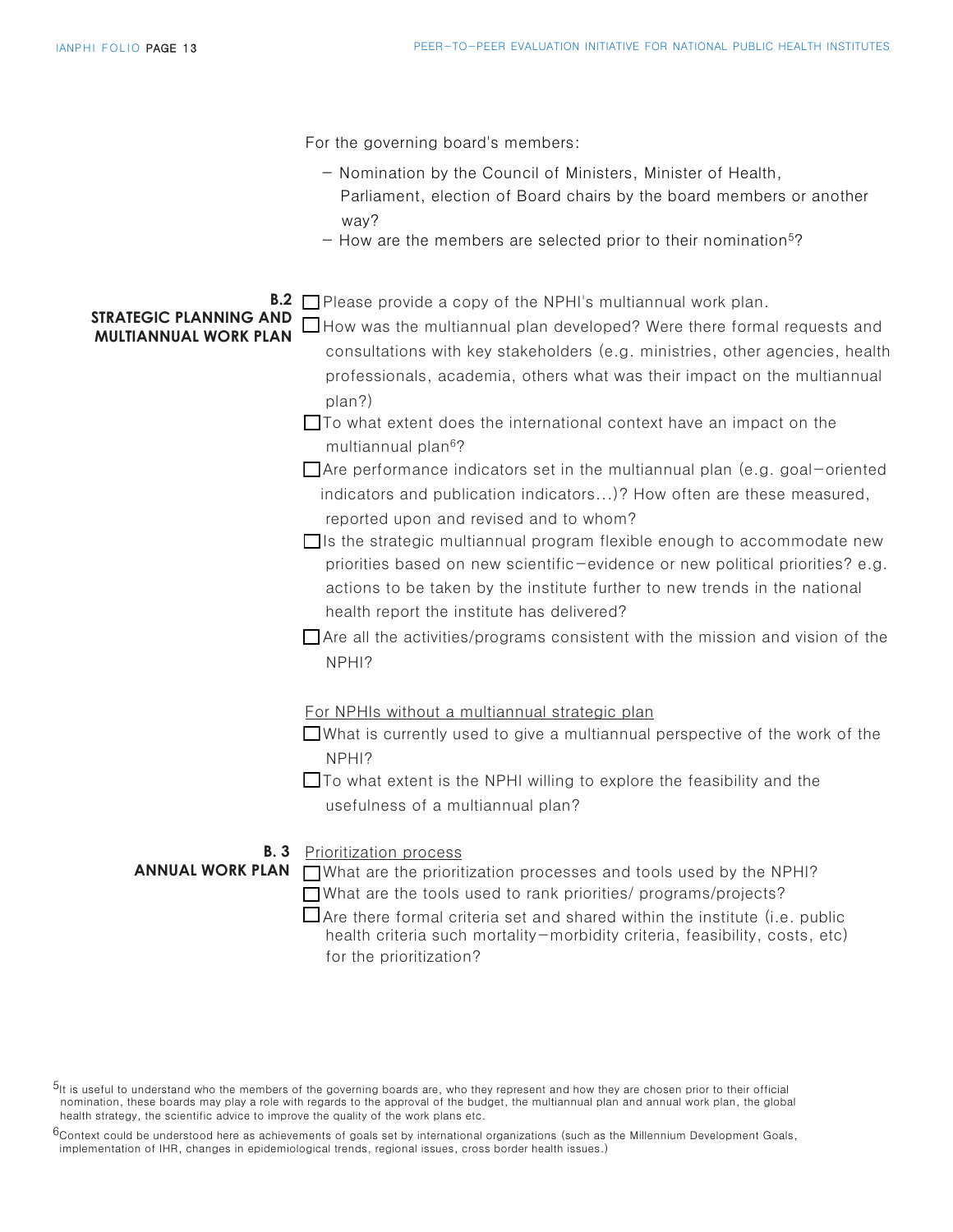Work plan

 $\Box$  Is there a bottom-up or top-down approach to set up the work plan<sup>7</sup>, how is program planning organized over the year<sup>8</sup>?

 its own work plan? What is the level of autonomy of each division or department in setting up

 $\Box$  To what extent is the work plan influenced by the external sources of funding (other than the Ministry of health)? What is the ratio of project based funding vs total budget - either from public or private sources? Does the external funding create some kind of deviation from the strategy and original purpose of the NPHI? Does the external funding create opportunities for the development of new areas of expertise for the NPHI?

 $\Box$  Are the indicators and processes to evaluate the annual key achievements defined and available? (Number and type of indicators used)? How often is the work plan reviewed and revised, and how?

 $\Box$ In the annual work plan of the NPHI, is there room and budget for urgent/ unexpected/additional requests, emerging issues (e.g. response to outbreaks, contribution to crisis management) and urgent policy needs (e.g. changes in a national plan for health, or new policy or law proposal related to health)?

**B. 4**  $\Box$  How are outcomes from the work plan and strategic plan measured and how often? **OUTCOME MEASUREMENTS**

> $\Box$ What measures are used to track and report on progress for key areas including (but not limited to):

- o Health status of the population?
- o Outbreak response and control?
- o Quality control (laboratory)?
- o Use of data to inform in policy?
- o Impact of policy on national strategies?
- o Cost effectiveness or other targets (human resource, etc.)?
- o Other items as stated in the strategic plan?

<sup>7</sup>Bottom-up approach: projects are proposed by each departments/divisions; top-down approach: projects and programs are based on request of the Ministries, of external stakeholders. A mixed approach is possible

<sup>8</sup>Provide a basic description of the program planning process and highlight decision-making steps (review by the Directors, by the governing bodies, approval by the relevant governing bodies or ministries) profile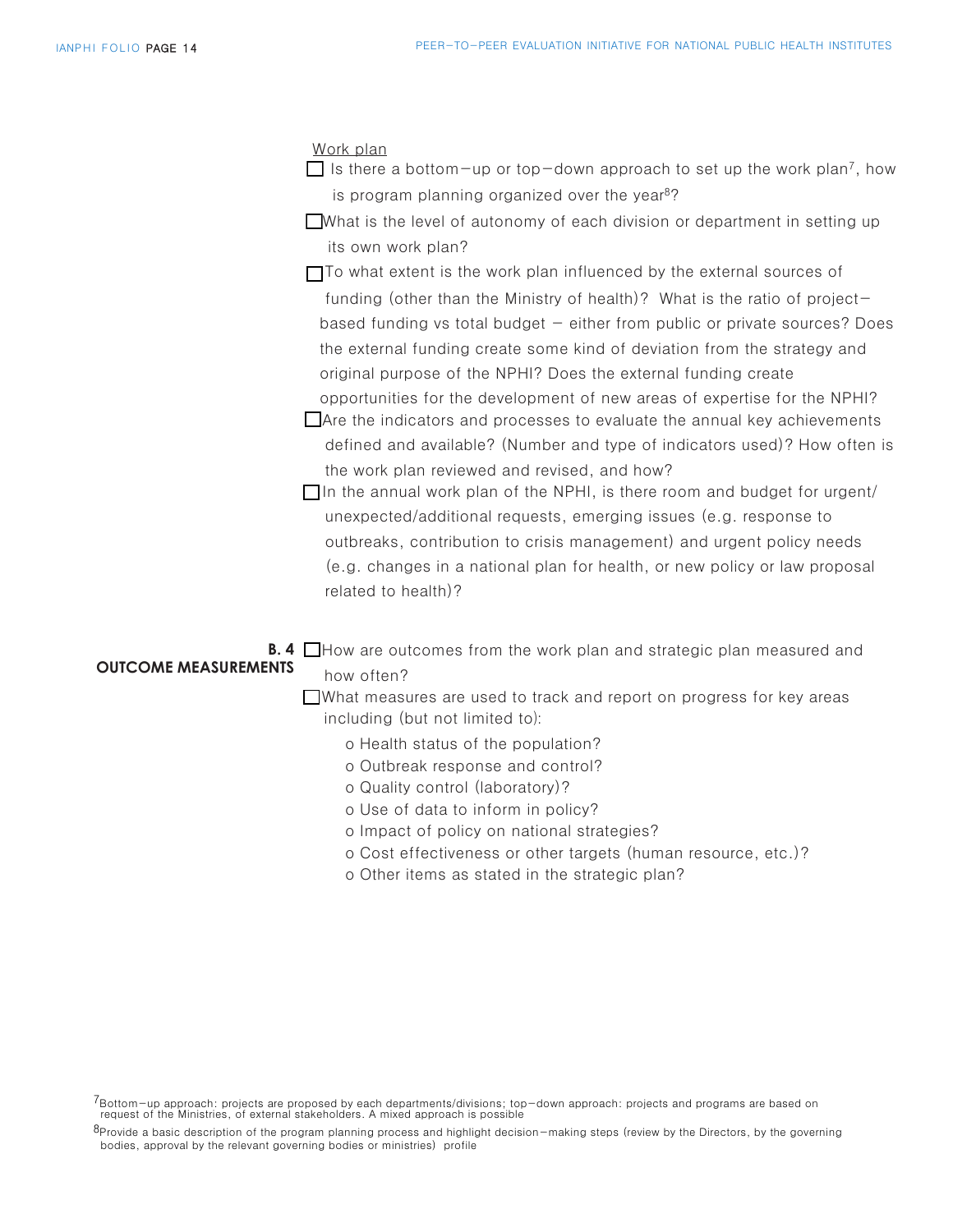| <b>B.5</b><br><b>CONCLUSION</b> | - Adequacy, relevance of the governance of the NPHI<br>- Key achievements and key messages of to the MOH<br>- Evidence on the relevance and consistency of the programs with:<br>• the mission and vision of the NPHI<br>• the strategy, the multiannual plan and the remit of the NPHI                                                                                                                                                       |
|---------------------------------|-----------------------------------------------------------------------------------------------------------------------------------------------------------------------------------------------------------------------------------------------------------------------------------------------------------------------------------------------------------------------------------------------------------------------------------------------|
|                                 | • the policies relevant to the NPHI<br>• the subnational, national and international priorities or context<br>- By which process the consistency and complementarity with other<br>organizations in the field of public health could be better ensured if<br>deemed needed (in particular with organizations responsible for<br>other EPHF at the country level)<br>- Regular consideration of work plan milestones and revision as needed to |
|                                 | align with new priorities or opportunities<br>- Areas of improvements                                                                                                                                                                                                                                                                                                                                                                         |

| <b>DECISION-MAKING PROCESS WITH</b><br><b>REGARDS TO BUDGET AND</b><br><b>STRATEGIC PLANNING</b>                                         | <b>C.1</b> $\Box$ Who is responsible for deciding what funding is provided to the NPHI in<br>terms of total budget, budget allocated to priority programs (e.g.<br>government, parliament, council of ministers, minister of health or<br>governing board of the institute etc)?<br>$\Box$ From the perspective of the NPHI what is the level of understanding of key<br>stakeholders (including the MoH) with regards to the strategic plan and<br>work plan of the NPHI?<br>$\Box$ How do the MoH and the NPHI work together to develop and review<br>program, priorities and allocation of resources within the annual work plan<br>of the NPHI? |
|------------------------------------------------------------------------------------------------------------------------------------------|-----------------------------------------------------------------------------------------------------------------------------------------------------------------------------------------------------------------------------------------------------------------------------------------------------------------------------------------------------------------------------------------------------------------------------------------------------------------------------------------------------------------------------------------------------------------------------------------------------------------------------------------------------|
| <b>EXTENT OF MOH AND OTHER</b><br><b>MINISTRIES' INVOLVEMENT WITH</b><br><b>DEVELOPMENT AND REVIEW OF</b><br><b>PROGRAMS OF THE NPHI</b> | <b>C. 2</b> $\Box$ Are there clear indicators that key stakeholders (e.g. MoH and other<br>ministries) rely on and trust the NPHI? Please provide details.<br>$\Box$ How are the government bodies such as MoH or other health agencies<br>using what the NPHI prepares/delivers? (Or provide case studies to<br>demonstrate this?)                                                                                                                                                                                                                                                                                                                 |
| $C^{-1}$                                                                                                                                 | - Efficiency of the decision making process.<br>7 C B 7 @ G C B - Level of control of the NPHI by the MoH or other governmental<br>departments, parliament, on the budget and programs of the NPHI<br>- Common understanding with the MoH about the work program of the NPHI<br>- Adaptation of the NPHI to changes in priorities by the government, the<br>parliament, the MoH or others and for urgent requests<br>- Consequences of such adaptation on the NPHI (stability of the work plan,<br>availability of adequate resources, skills, tools)                                                                                               |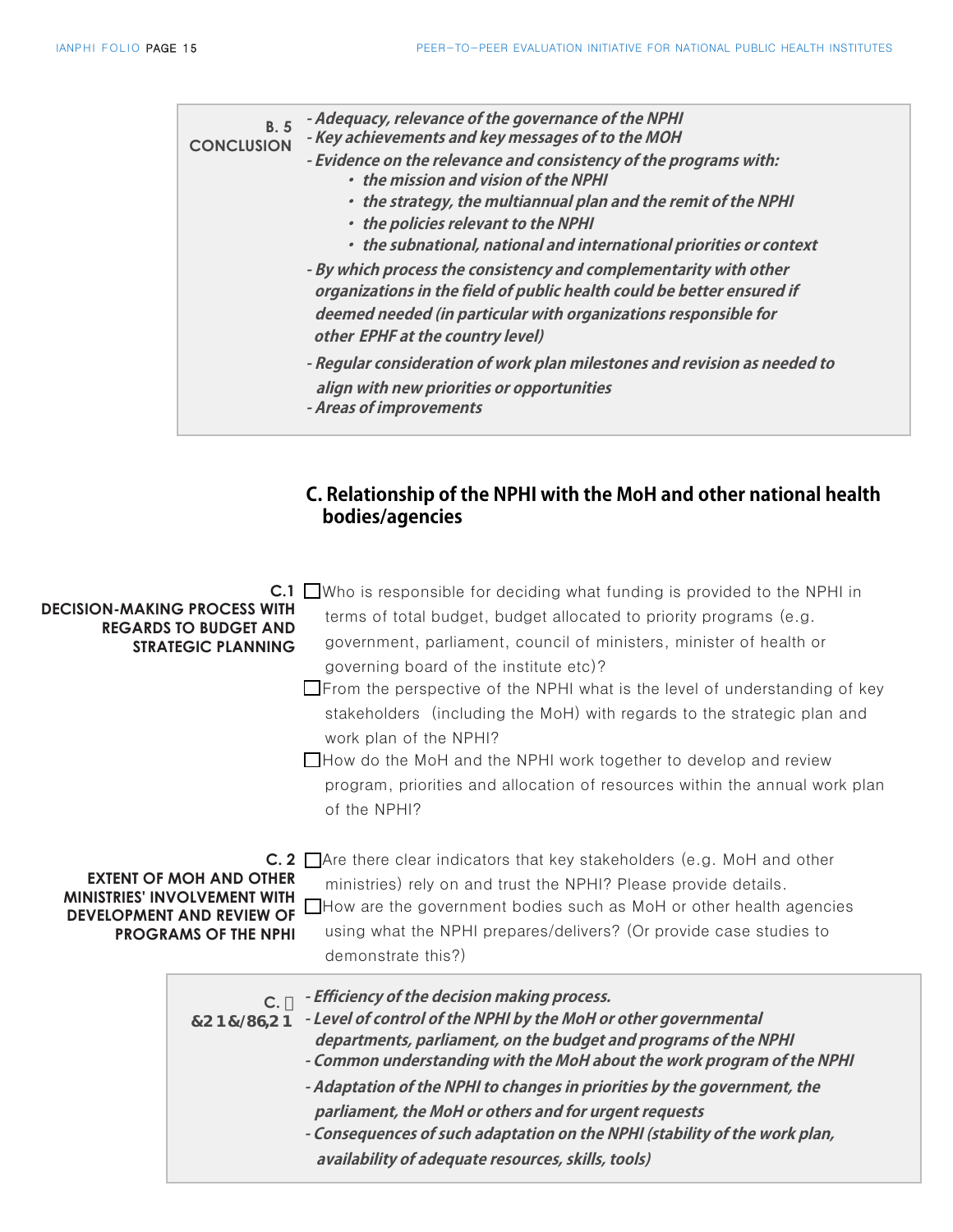#### **D. Relationships with other organizations**

| <b>NATIONAL AND SUB-NATIONAL</b><br><b>AUTHORITIES OR BODIES</b> | <b>D. 1</b> $\Box$ Does the NPHI have subnational offices? If so, please summarize these.<br>□Describe the relationships/interactions/respective contributions between the<br>NPHI and the relevant authorities or bodies (Health, Agriculture,<br>Environment, etc.) at national and subnational levels.<br>$\Box$ Are there limitations of the responsibilities and tasks of the NPHIs at the<br>sub-national level? Are these limitations clear enough for the NPHI and<br>other relevant organizations and stakeholders? In which circumstances<br>were there concerns raised about these limitations, if any?                                                                                                                                                                                                                                                                                                                                                                                                                                                                                                                                                                                                                                                                                                                                                                                                                                                                                   |
|------------------------------------------------------------------|------------------------------------------------------------------------------------------------------------------------------------------------------------------------------------------------------------------------------------------------------------------------------------------------------------------------------------------------------------------------------------------------------------------------------------------------------------------------------------------------------------------------------------------------------------------------------------------------------------------------------------------------------------------------------------------------------------------------------------------------------------------------------------------------------------------------------------------------------------------------------------------------------------------------------------------------------------------------------------------------------------------------------------------------------------------------------------------------------------------------------------------------------------------------------------------------------------------------------------------------------------------------------------------------------------------------------------------------------------------------------------------------------------------------------------------------------------------------------------------------------|
| <b>INTERNATIONAL</b><br><b>COLLABORATIONS</b>                    | <b>D. 2</b> $\Box$ What is the importance of international collaboration and cooperation for<br>the NPHI:<br>a. Who are the main NPHI's international partners and donors? Is there a<br>special relationship with one or more countries?<br>b. Please provide brief details on the number of international projects,<br>number of staff working on international projects, number of staff paid<br>by specific budget for international projects?<br>c. Are there projects/programs that would not exist without international<br>collaboration? If so, please provide brief details of these activities. Are<br>the resources for these international projects critical for the NPHI to<br>implement its core business activities?<br>d. Beyond extra funding, what is the added value of these collaborations<br>as perceived by the NPHI <sup>9</sup> ?<br>$\Box$ Are there formal framework agreements (including supranational<br>obligations) or informal institutional relationships between NPHIs at the<br>regional or at global levels?<br>$\Box$ To what extent does the institute contribute to international public health<br>networks (geographical, linguistic public health network <sup>10</sup> ) and other<br>international activities e.g. regional public health profiles, benchmarking<br>exercises, training activities, and public health agenda setting etc.)?<br>□To what extent is the NPHI involved in best practices, harmonization and<br>standardization activities? |
| <b>CONCLUSION</b>                                                | D. 3 - Suggestions for strengthening regional activities and clarify to role of the<br>NPHI at the regional level (legitimacy of action at the regional level)<br>- Suggestions for strengthening the international strategy of the NPHI<br>(strengths and opportunities for the NPHI, inclusion in regional networks                                                                                                                                                                                                                                                                                                                                                                                                                                                                                                                                                                                                                                                                                                                                                                                                                                                                                                                                                                                                                                                                                                                                                                                |

 **of NPHIs)**

9International recognition, new opportunities for collaboration, promotion of new ideas at the international level,

comparison of data, development of harmonized methods, access to missing competences, etc.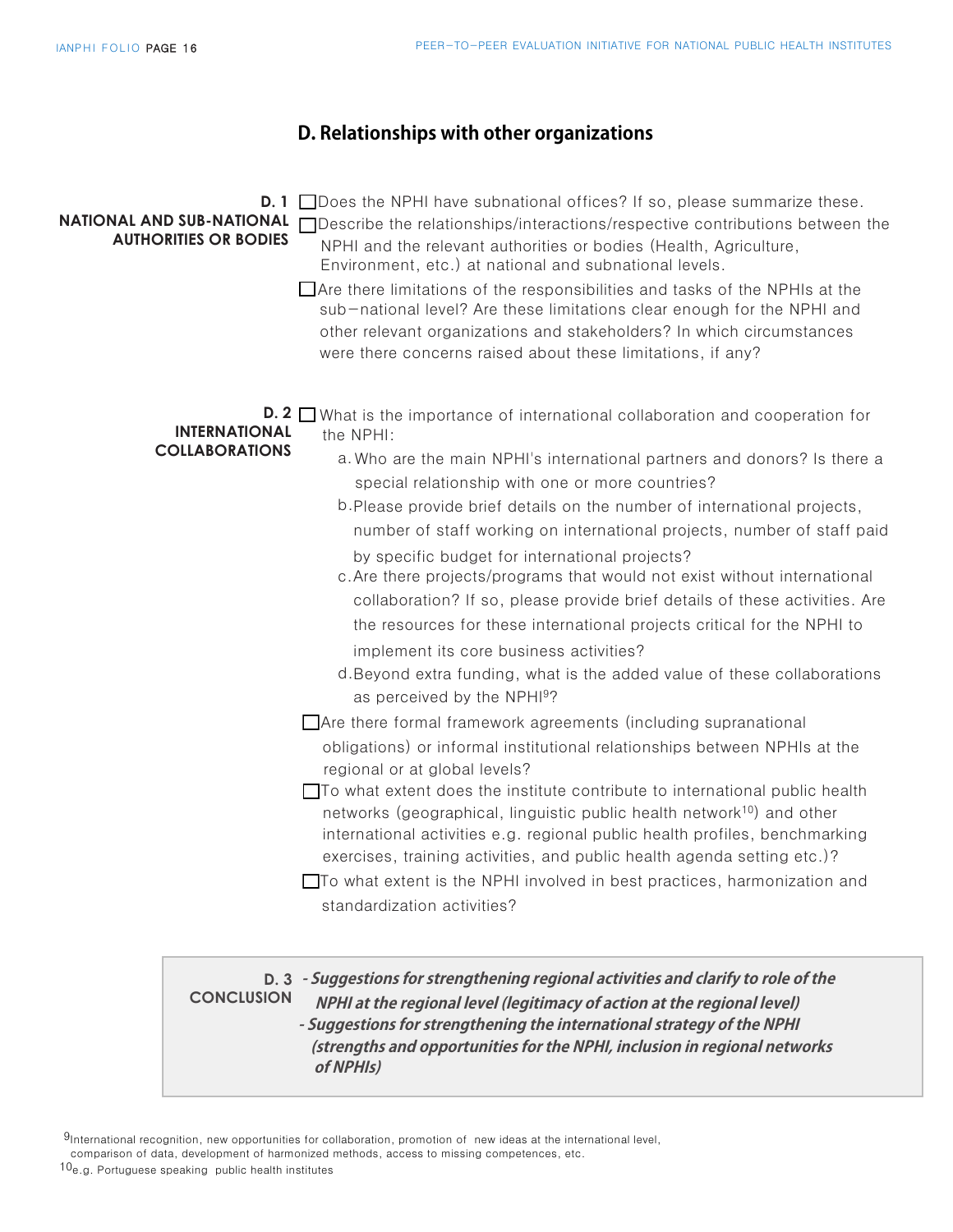#### **E. Stakeholders and partnerships and their characterization**

<sup>11</sup>Stakeholders: organizations with a significant influence upon the organization : representative organizations of the civil society at national or local levels, trade unions, learned societies, public health and health care professionals associations, health insurance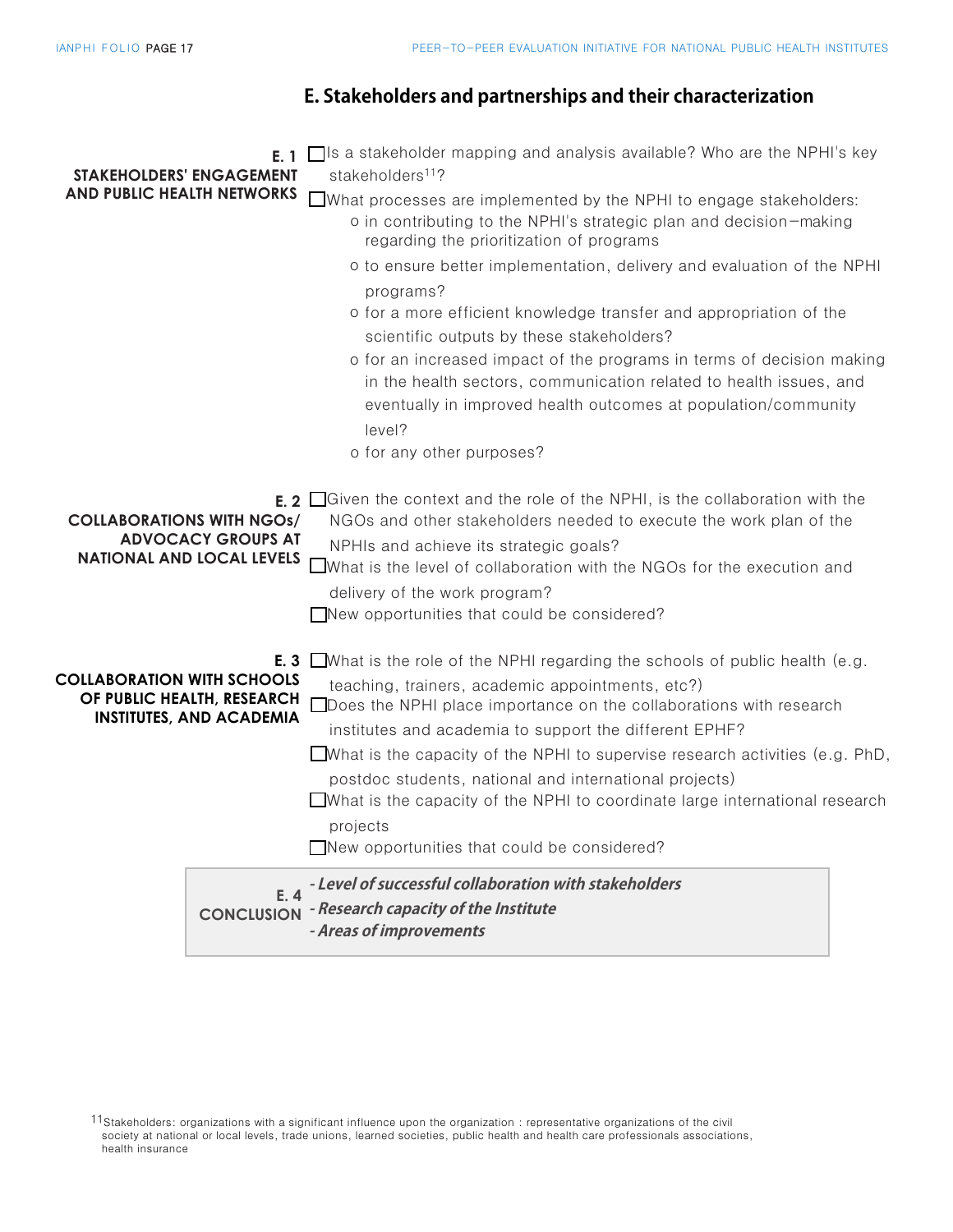#### **F. Arrangements of Human Resources (See also EPHF 8)**

|  | <b>F.</b> 1 This section seeks to establish the NPHI's ability to maximize the utilization              |
|--|---------------------------------------------------------------------------------------------------------|
|  | <b>ARRANGEMENTS OF</b> and productivity of their respective workforce, with a particular focus on their |
|  | <b>HUMAN RESOURCES</b> HR policies and procedures and the degree to which they are successfully         |
|  | implemented and updated (e.g. staff training, staff benefits and                                        |
|  | performance management).                                                                                |

 $\Box$  Basic information on the NPHI workforce (provide only what is easily available)

- o Is a mapping of core skills/competencies needed for the NPHI core functions available and regularly updated?
- o Staff involved in laboratories, in the school of public health if within the NPHI
- o Staff categories (%): researchers, health professionals to deliver health services, trainees and interns, administrative and support staff
- o Contracts: % short  $(1-12 \text{ months})$ , medium  $(1-3 \text{ y})$  long-term
- $(3-5 y)$  contracts, permanent staff?
- o Education level
	- by discipline: biomedical, social sciences, epidemiology
	- by educational level (High school, College, Master and Doctorate)

 $\Box$  Recruitment, selection and employment policy

 $\Box$  Is there a policy at the level of the NPHI with appropriate procedures?

 $\Box$  Are all vacancies publicized with an open competition based on a detailed job and required skills, salary and benefits description?

 $\Box$  What is the process to the opening/closing of a position, hiring of new staff, ending contracts of staff, staff mobility within the NPHI?

- $\Box$  Training and promotion of scientific staff
	- o Is there a budget dedicated to the training of the staff (% of the
	- budget)? Is continuous (long-life) training of the staff compulsory?
	- oIs identification of skills and competences needed at the NPHI in the next 3, 5, and 10 years available?
	- o Is a training policy available?
	- oAre there mechanisms that foster training of NPHI staff (time credits, fellowships, training and sabbatical leave)?
	- o Is there a mentorship program within the NPHI?
	- oAre there annual individual evaluation and career development opportunities?
	- ols staff retention/turn-over monitored and evaluated? Is there an exit interview when people leave the NPHI?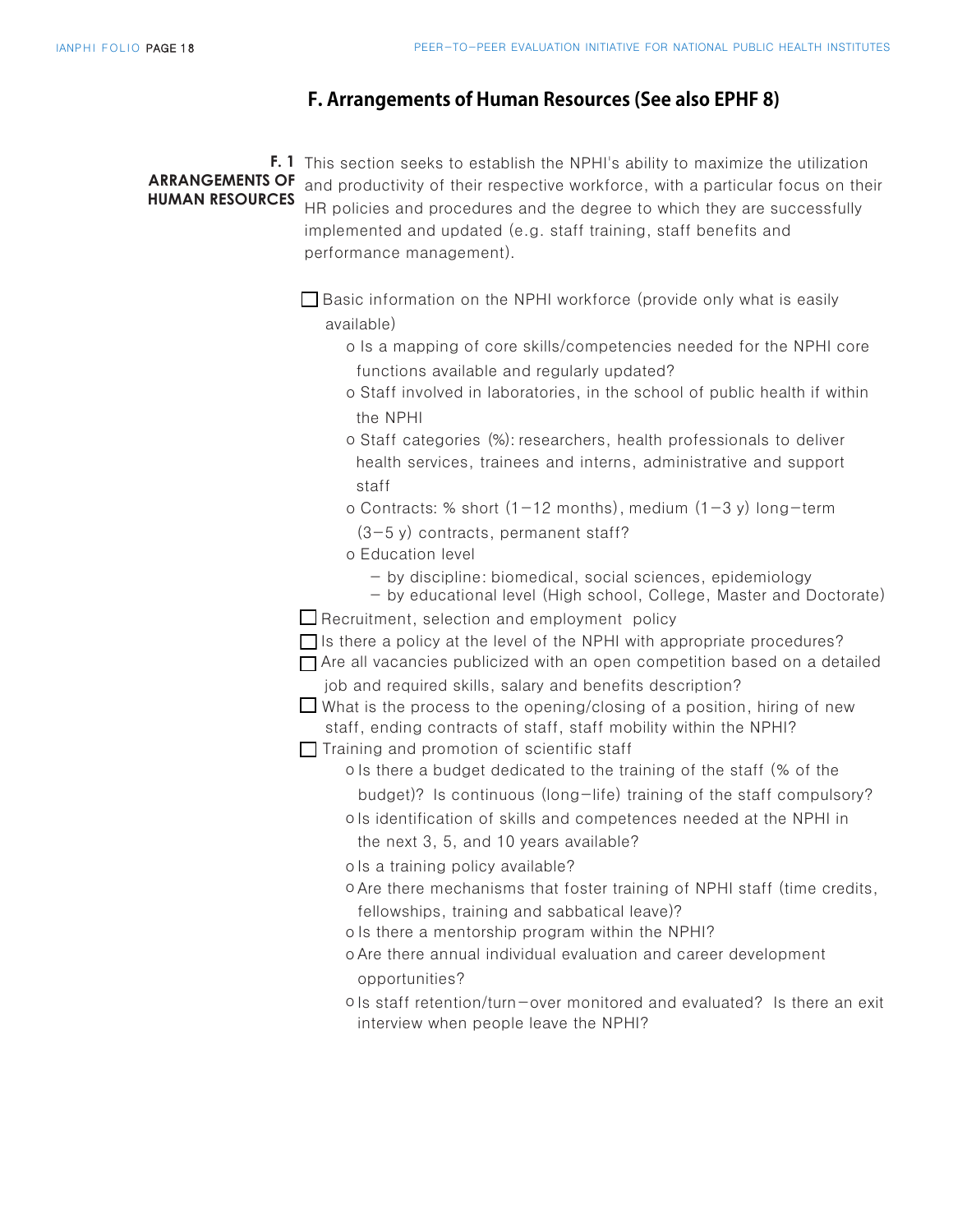$\Box$  Benefits to the staff offered by the NPHI

- o Early detection of potential professionals at university/medical school to be trained in public health from fellowships or grants?
- o Salary, social benefits, insurance, opportunities to complement salary from grants, comparative salaries and benefits with similar institutions in the country (national benchmarking)?
- o Research opportunities offered by the NPHI such as professorship in universities, schools of public health, to develop research (and international recognition of the concerned staff and of the NPHI)?

 $\Box$ Adaptation of the workforce to changes in the working environment and priorities of the NPHI

- o Are there missed opportunities to undertake new tasks because of gaps in competences?
- o Are there gaps in the staff (skills, competences) and if so for what tasks, functions, area of works. Is it delivered internally or externally?
- o Is the training based on career development of the personnel? Is there a training plan at the level of the NPHI?

**- Scientific capacity of the NPHI F.2**

**- Adequate support services (IT, HR, Communication, etc.) CONCLUSION**

**- Capacity of the Institute to attract well trained work force and high profiles, efficiency of the incentive policy and salaries, avoidance of brain drain, competition with international organizations**

#### **G. Quality Management**

 $\Box$ If a quality management plan at the level of the NPH exists, how is it organized and are there enough resources to support it? G.2  $\Box$  Is there an evaluation/audit plan? What are the purpose, areas, frequency of these evaluations and audits? **AND AUDIT** Were the recommendations deemed relevant according to the NPHI Director and/or the MoH and/or other Ministries?  $\Box$  Were there barriers to implementing the recommendations?  $\Box$  Was there any impact on programs (design, implementation, and delivery), allocation of resources, new priorities, reorganization of the institute etc.? **G.1 SUPPORT TO QUALITY MANAGEMENT INTERNAL EVALUATION**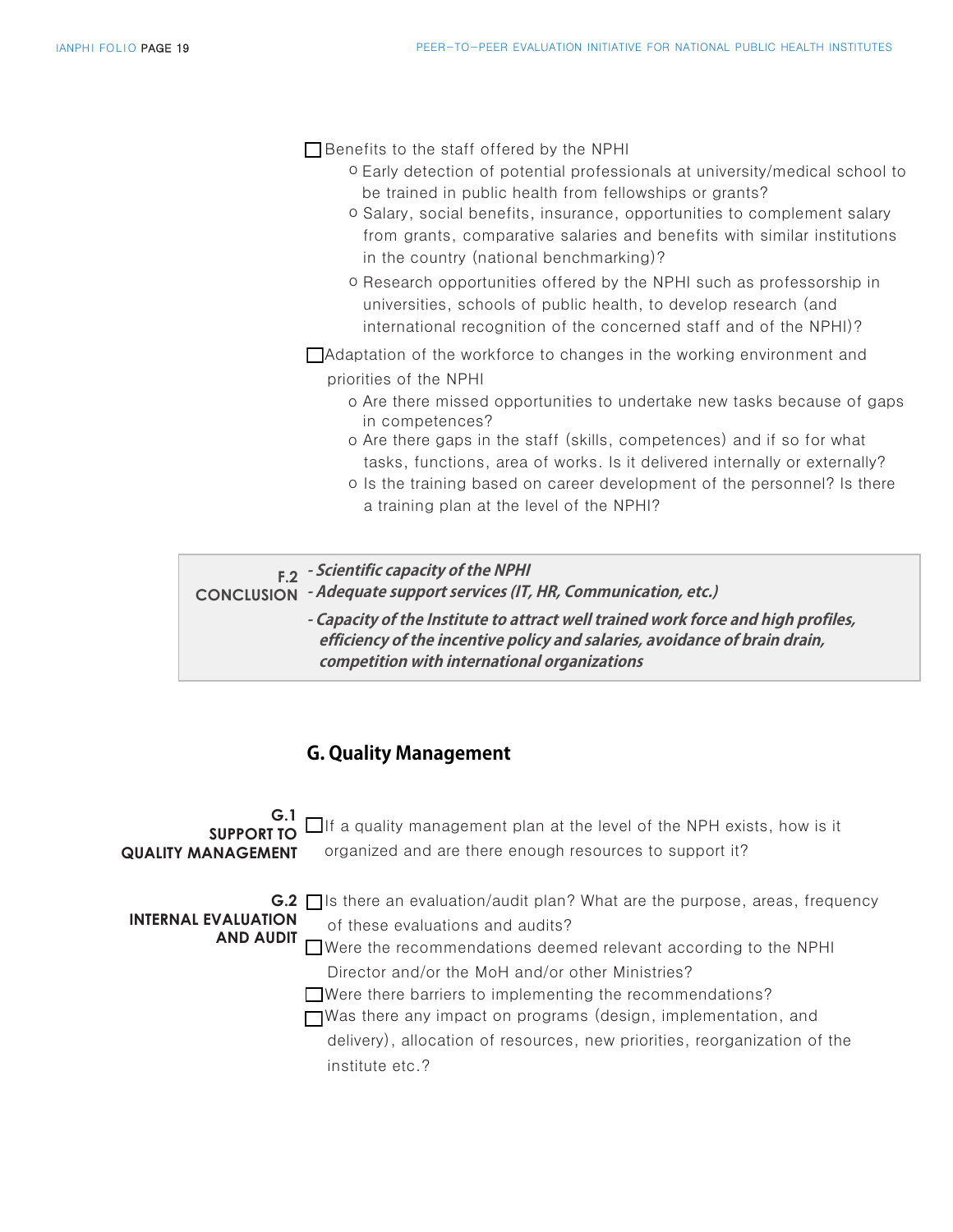| G.3<br><b>EXTERNAL EVALUATION</b><br><b>AND AUDIT</b>                               | $\Box$ Is there an external evaluation/audit plan? What are the purpose, areas,<br>frequency of these external evaluations and audits?<br>■ What external bodies are responsible for such external evaluation (Science<br>Council of the Country, Board of Health, Court of Auditors, etc.)?<br>$\Box$ Were the recommendations deemed relevant according to the NPHI<br>Director and/or the MoH?<br>$\Box$ Are there barriers to implementing recommendations?<br>$\Box$ Was there any impact on programs (design, implementation, and<br>delivery), allocation of resources, new priorities, reorganization of<br>the institute etc.?                                                                    |
|-------------------------------------------------------------------------------------|------------------------------------------------------------------------------------------------------------------------------------------------------------------------------------------------------------------------------------------------------------------------------------------------------------------------------------------------------------------------------------------------------------------------------------------------------------------------------------------------------------------------------------------------------------------------------------------------------------------------------------------------------------------------------------------------------------|
| <b>ACCREDITATION</b>                                                                | <b>G.4</b> Provide the list of the official standards in the institute (ISO 9000,<br>17025, etc.), accreditation or external assessments based on these<br>standards.<br>□ For what functions: training, laboratories, etc.? How important or critical<br>is accreditation for the NPHI? (E.g. training: Opportunity to deliver<br>scholarships, habilitation for professorship, foreign exchange (mutual<br>recognition of the curriculum)?                                                                                                                                                                                                                                                               |
| PREVENTION OF CONFLICT OF<br><b>INTEREST, PRIVACY, AND</b><br><b>ETHICAL ISSUES</b> | G.5 $\Box$ is there a policy for the management and prevention of conflict of interest?<br>$\Box$ Is there a transparency policy?<br>$\Box$ What are the relationships of the NPHI with the private sector (for<br>the different EPHF)?<br>$\Box$ is there a code of conduct for the staff to safeguard independence<br>and impartiality?<br>$\Box$ Are there either legal frameworks or guidelines for the NPHI to protect<br>personal data? For what functions: training, labs, etc.?<br>$\Box$ How important is accreditation for the NPHI? E.g. training function:<br>Opportunity to deliver scholarships, habilitation for professorship,<br>foreign exchange (mutual recognition of the curriculum)? |
| <b>CONCLUSION</b>                                                                   | G.6 - Lessons (to be) learned from the evaluations and audits (internal and<br>external)<br>- Needs for further evaluations and audits: suggested areas for external<br>evaluations and audits<br>- Value added of accreditation for the NPHI<br>- In which areas the NPHI should get accreditation in priority (e.g.<br>control of food contaminants, training)?<br>- Recommendation with regards to privacy, ethical issues and conflict of<br>interest policy if deemed needed                                                                                                                                                                                                                          |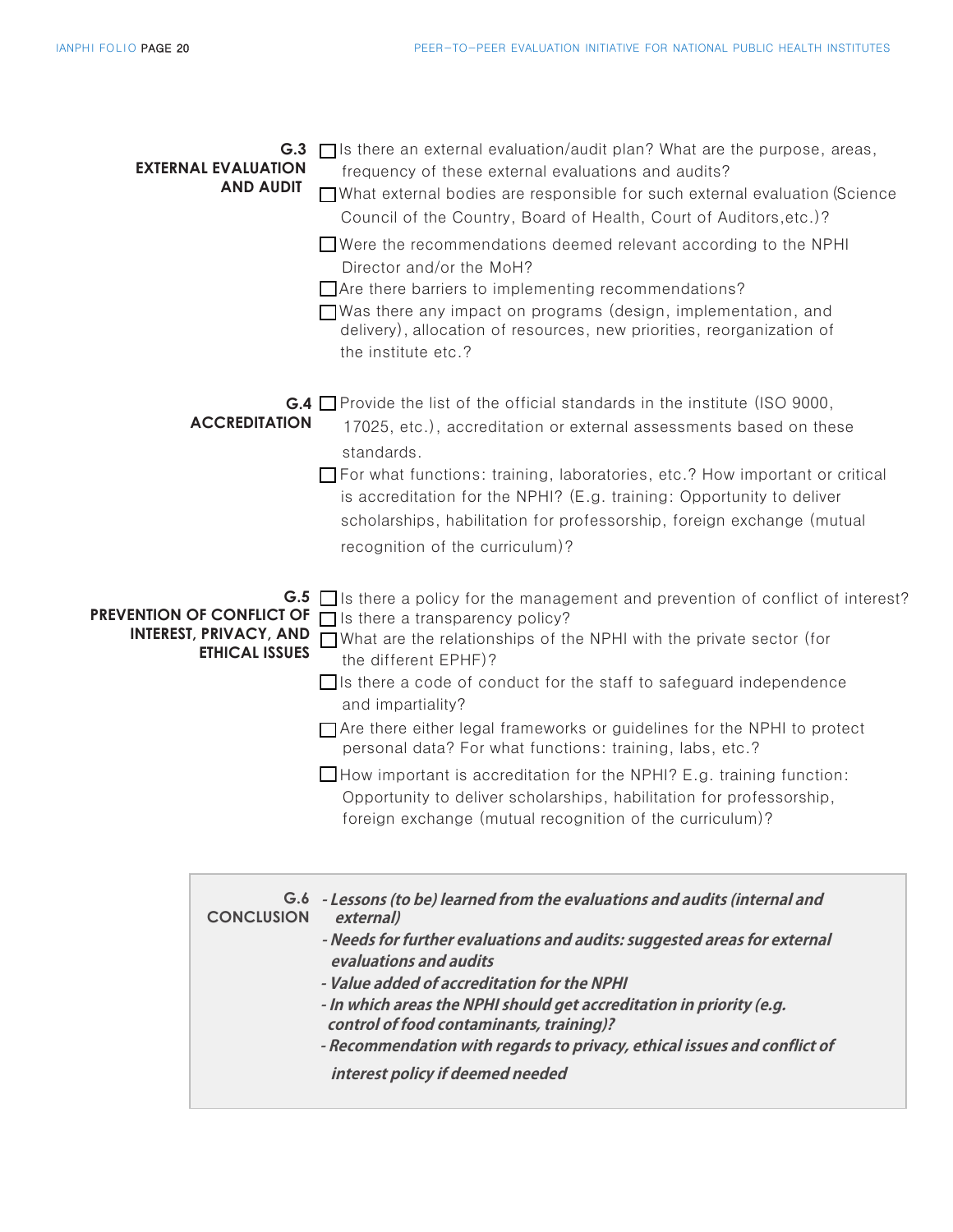|                                                                                                                                                               | H. Capacity Assessment: Areas of responsibility for Essential Public<br><b>Health Functions (EPHF)</b>                                                                                                                                                                                                                                                                                                                                                                                                                                                                                                                                                                                                                                                       |
|---------------------------------------------------------------------------------------------------------------------------------------------------------------|--------------------------------------------------------------------------------------------------------------------------------------------------------------------------------------------------------------------------------------------------------------------------------------------------------------------------------------------------------------------------------------------------------------------------------------------------------------------------------------------------------------------------------------------------------------------------------------------------------------------------------------------------------------------------------------------------------------------------------------------------------------|
|                                                                                                                                                               | Below are prompts to help the discussion and to assist NPHI's in preparing<br>to meet with the panel of experts. The NPHI is not expected to answer all<br>of these.                                                                                                                                                                                                                                                                                                                                                                                                                                                                                                                                                                                         |
|                                                                                                                                                               | □Which of the Essential Public Health Functions are carried out by the<br>NPHI?<br>$\Box$ Are there key products delivered for each of these functions (see<br>below)?                                                                                                                                                                                                                                                                                                                                                                                                                                                                                                                                                                                       |
| <b>EVALUATION AND ANALYSIS OF</b><br><b>HEALTH TOPICS</b>                                                                                                     | <b>EPHF 1:</b> $\Box$ Is the NPHI responsible for the County Health Profile <sup>12</sup> or similar?<br>□ To what extent does the NPHI contribute to the health profile of regions<br>and municipalities?<br>□ Does the NPHI access the relevant data sources easily to produce the<br>different health profiles, in particular the national profile? Does the NPHI<br>encounter any difficulty with the access and availability of data? Is the<br>expertise of the NPHI sufficient to collect, analyze, manage, interpret,<br>and communicate information to public health's decision makers,<br>external actors, suppliers, and citizens, supported by the development of<br>technology and appropriate methods?                                         |
|                                                                                                                                                               | $\Box$ Are there written guidelines to monitor and evaluate health status of the<br>population and sub-groups within it?                                                                                                                                                                                                                                                                                                                                                                                                                                                                                                                                                                                                                                     |
| EPHF 2: $\Gamma$<br><b>PUBLIC HEALTH SURVEILLANCE,</b><br><b>PROBLEM INVESTIGATION, AND</b><br><b>CONTROL OF RISKS AND</b><br><b>THREATS TO PUBLIC HEALTH</b> | Is there a surveillance system that identifies public health threats in a<br>timely manner with relevant expertise so as to implement control measures<br>at the sub- national, national and international levels? Please provide<br>outline of how the system works.<br>Are there written procedures or specific tools to collect information from<br>data providers?                                                                                                                                                                                                                                                                                                                                                                                       |
|                                                                                                                                                               | $\Box$ How often are situation awareness reports produced (daily, weekly)?<br>□ Are reports based on the information collected sent back to those who<br>collect it so that they see how it is used?<br>$\Box$ In case of an alert, is there a procedure in place to ensure the timely<br>communication of information to the decisions makers and stakeholders?<br>$\Box$ In case of a major threat is there a crisis management plan within the<br>NPHI?<br>$\Box$ Does the workforce have competency and knowledge of epidemiology? Is<br>there capacity and a mandate to carry out field investigation and<br>epidemiological research?<br>$\Box$ is there an adequate capacity of public health laboratories to identify and<br>control health threats? |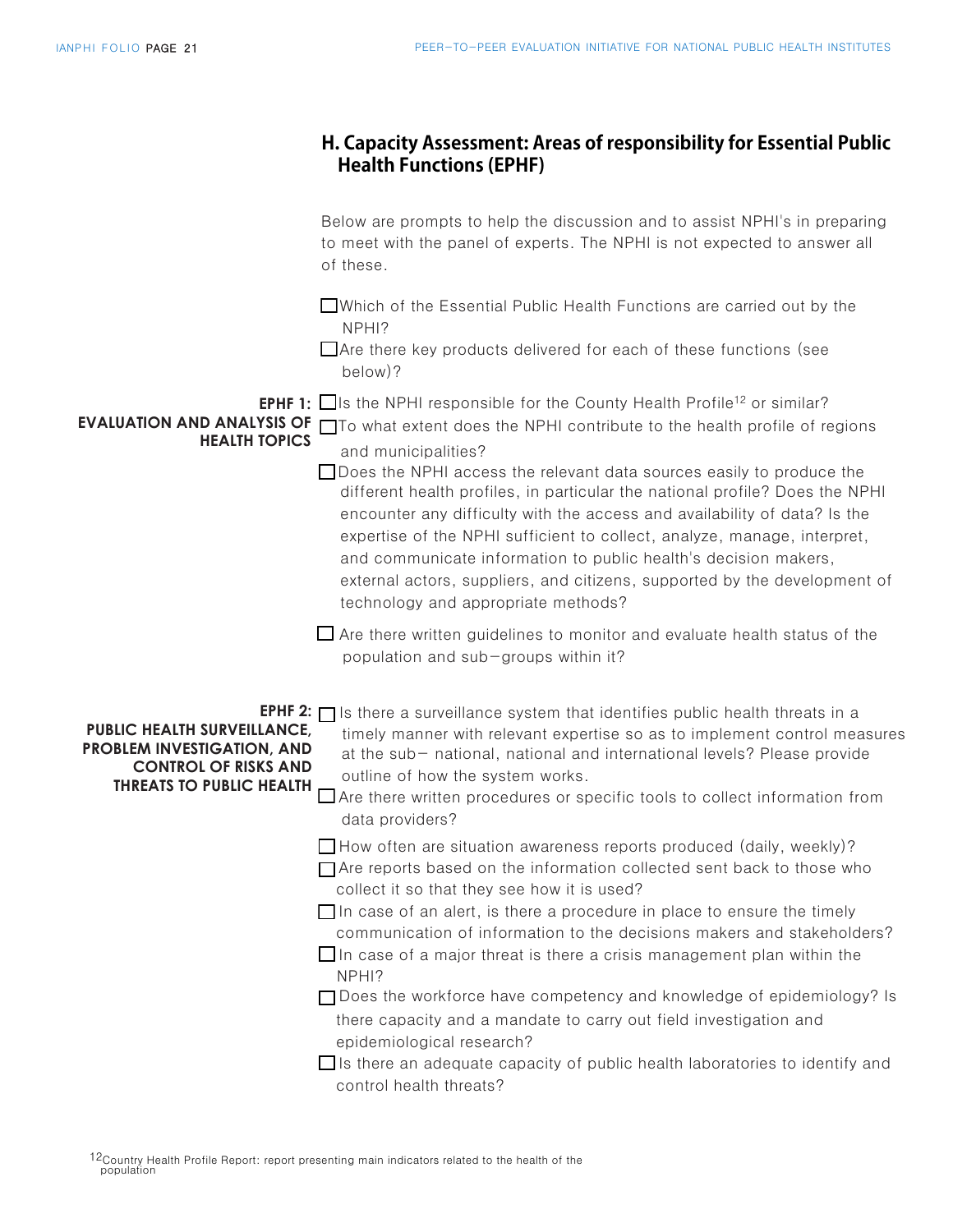|                                                           | $\Box$ Reduction of the impact of emergencies and disasters on health<br>o Is there an emergency response plan, detailing responses on an<br>escalating scale that engages with all parts of the health system and<br>other agencies and sectors as necessary?<br>o Are arrangements in place to periodically test and review such a plan<br>if there has been no real time situation requiring its use?<br>o Are plans in place to network at the sub-national, national and<br>international level (depending upon the scale and potential impact<br>of an emergency or disaster)?                                                               |
|-----------------------------------------------------------|----------------------------------------------------------------------------------------------------------------------------------------------------------------------------------------------------------------------------------------------------------------------------------------------------------------------------------------------------------------------------------------------------------------------------------------------------------------------------------------------------------------------------------------------------------------------------------------------------------------------------------------------------|
| <b>HEALTH PROMOTION</b>                                   | <b>EPHF 3:</b> $\Box$ What is the contribution of the NPHI?<br>PREVENTION PROGRAMS AND Can examples of successful health promotion activities, standard or<br>interventions initiated, developed or implemented by the NPHI be<br>provided?<br>$\Box$ Can examples of effective partnerships set up by the NPHI for health<br>promotion across sectors be given?<br>$\Box$ Are there examples of strategic planning and coordination of health<br>promoting policy and practice implemented by the NPHI?<br>□ Is it possible to show strategic efforts by the NPHI to orient health and<br>social services towards the promotion of public health? |
| <b>SOCIAL PARTICIPATION</b><br><b>IN HEALTH</b>           | <b>EPHF 4:</b> Which are the key partners with whom the NPHI work or would be willing to<br>work? What are the examples of citizen's engagement in order to<br>encourage participation in decision making in respect of their own<br>lifestyles and environments?<br>□ Can examples be given that relate to prevention, diagnosis, treatment, and<br>rehabilitation, as well as lifestyle behaviours and environments?                                                                                                                                                                                                                             |
| <b>PREVENTION AND HEALTH</b><br><b>PROMOTION PROGRAMS</b> | <b>EPHF 5:</b> $\Box$ Is there a national health policy or plans and/or is there a set of national<br>and sub-national public health objectives, within a framework of values<br>that promote equality?<br>$\Box$ Are public health policies monitored and evaluated by the NPHI?<br>$\Box$ What policy instrument or mechanism exists to promote/manage inter-<br>sectoral cooperation in the area of health? What is the role assigned to the<br>NPHI? If no, what could be the contribution of the NPHI?<br>$\Box$ Does a system exist to manage international cooperation in public health<br>at the NPHI level or at the MoH level?           |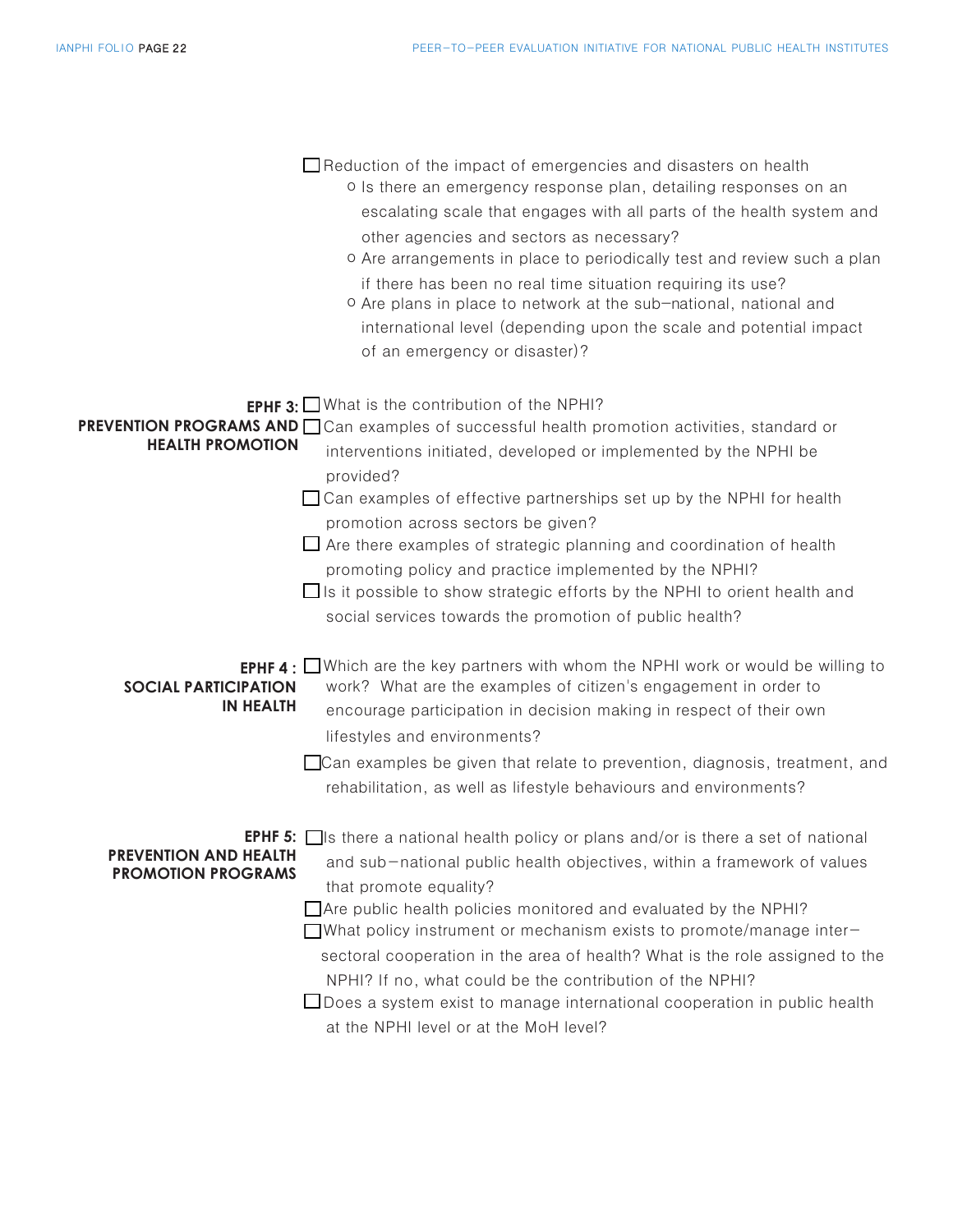| <b>REGULATION AND</b><br><b>ENFORCEMENT</b>                                                         | <b>EPHF 6:</b> What structures and resources are in place to develop, review, enhance<br>and enforce the regulatory framework, new laws and regulations to<br>improve and protect the population's health? What is the contribution of<br>the NPHI?<br>$\Box$ What is the influence of the NPHI on health-related regulations; what is<br>the evidence of the impact of the NPHI on regulation?                                                                                                                                                                                                                                                                                                                    |
|-----------------------------------------------------------------------------------------------------|--------------------------------------------------------------------------------------------------------------------------------------------------------------------------------------------------------------------------------------------------------------------------------------------------------------------------------------------------------------------------------------------------------------------------------------------------------------------------------------------------------------------------------------------------------------------------------------------------------------------------------------------------------------------------------------------------------------------|
| <b>EVALUATION AND PROMOTION OF</b><br><b>EQUITABLE ACCESS TO NECESSARY</b><br><b>HEALTH ERVICES</b> | <b>EPHF 7:</b> $\Box$ is there an inequalities chapter in the health strategy or evidence that<br>inequalities are considered in public health and health service policy<br>development, practice and services? What is the role of the NPHI in<br>addressing health inequalities and social determinants? To what extent<br>is the NPHI influencing the health strategy or policy agenda?<br>$\Box$ Does the NPHI play a role in the identification of health inequalities,<br>the evaluation and in supporting equitable access to health services?                                                                                                                                                              |
| <b>HUMAN RESOURCE</b><br><b>DEVELOPMENT AND TRAINING</b><br>(SEE ALSO SECTION G)                    | <b>EPHF 8:</b> $\Box$ is there a sufficiently trained public health workforce for the different levels<br>of the health systems in the country and within the NPHI?<br>□ Does the NPHI contribute to the training of this public health workforce<br>(initial, vocational and long life training)?<br>$\Box$ Is there accreditation of training programs? If not, is this desirable or<br>necessary for the NPHI?<br>$\Box$ Are there examples of interdisciplinary and/or multicultural work within the<br>NPHI and with partners when relevant?<br>$\Box$ is there ethical training for public health personnel, with special attention<br>to the values of solidarity, equality, and respect for human dignity? |
| <b>PERSONAL AND POPULATION</b><br><b>BASED HEALTH SERVICES</b>                                      | <b>EPHF 9:</b> $\Box$ Are health service user satisfaction surveys undertaken by the NPHI?<br>QUALITY ASSURANCE IN Mare there defined standards that are implemented and evaluated by the NPHI<br>for the quality improvement of individual and collective health services?                                                                                                                                                                                                                                                                                                                                                                                                                                        |
| <b>EPHF 10:</b><br><b>PUBLIC HEALTH RESEARCH</b><br>(SEE ALSO SECTION F)                            | $\Box$ is there a national public health research plan? Is the NPHI owner of the<br>national health research plan?<br>$\Box$ How does the NPHI contribute to the national research plan (priority<br>setting, financing, and implementation)? Supervising and hosting MSc,<br>PhD and Postdoc students?<br>$\Box$ is there a sufficient internal capacity to conduct research and publish peer-<br>reviewed papers?<br>$\Box$ is there a policy to foster scientific publication by the NPHI staff?<br>$\Box$ Number of thesis and number of peer-reviewed papers and impact<br>factor?                                                                                                                            |